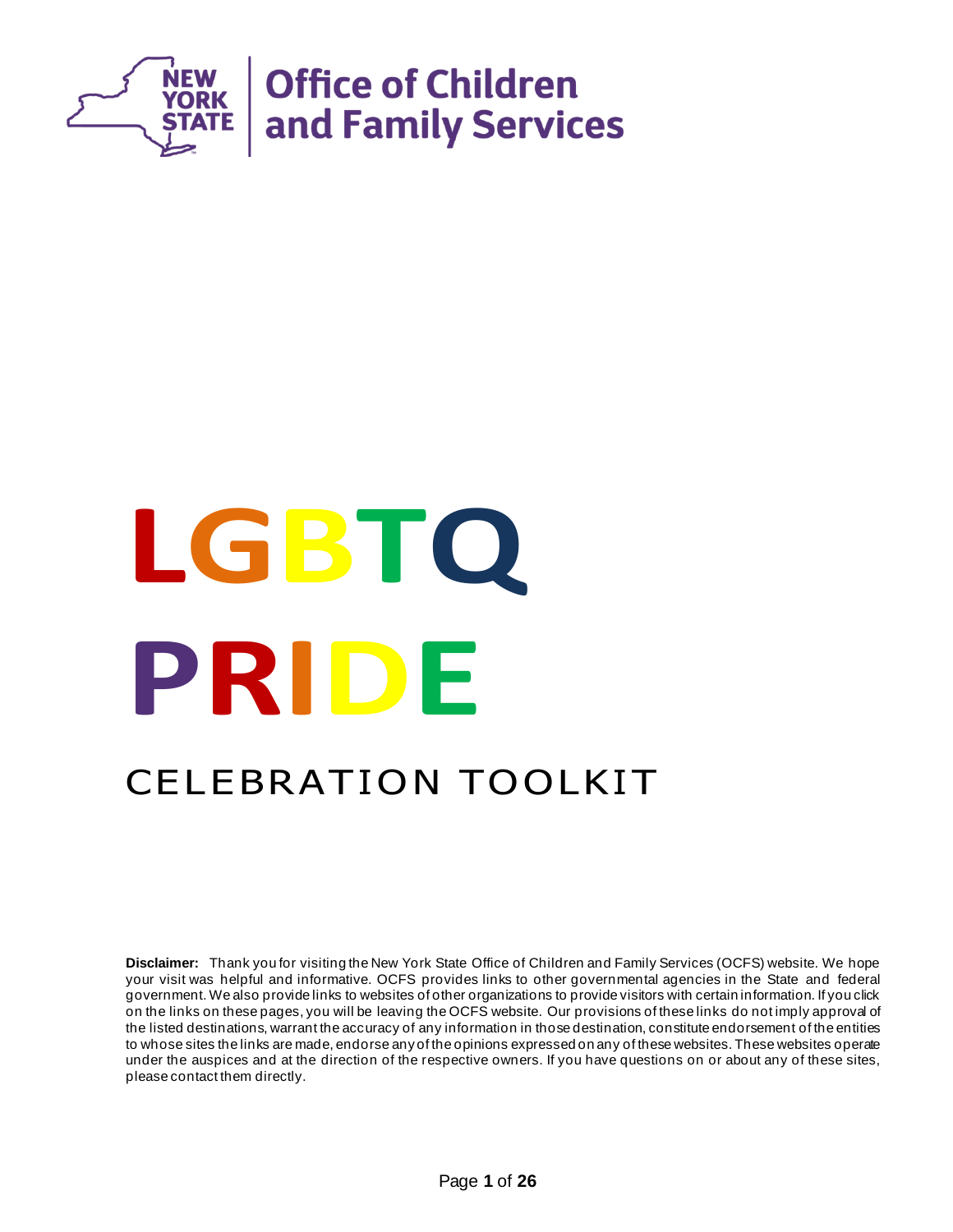### **What is Pride?**

- A feeling or deep pleasure or satisfaction derived from one's own achievements, the achievements of those with whom one is closely associated or from qualities or possessions that are widely admired.
- Confidence and self-respect as expressed by members of a group, typically one that has been socially marginalized, on the basis of their shared identity, culture and experience.

**[Source[: https://www.lexico.com/en/definition/pride\]](https://www.lexico.com/en/definition/pride)**

### **What is Pride\* to You?**

\* In this toolkit, when you see the word PRIDE capitalized, it means LGBTQ Pride.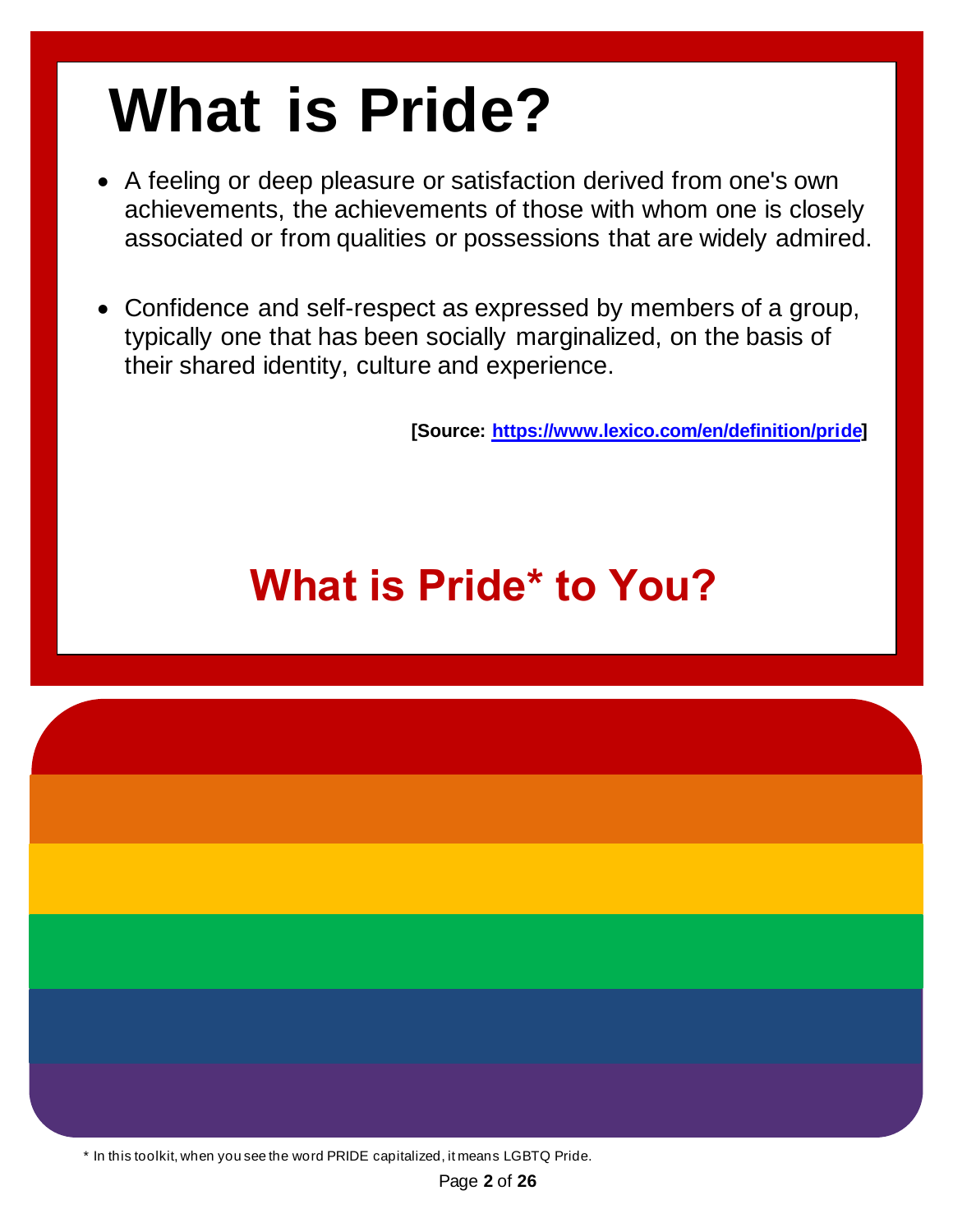### **Who Celebrates Pride?**

### **The LGBTQ Community**

• **LGBTQ:** An acronym for lesbian, gay, bisexual, transgender, and queer and/or questioning. It denotes a community or coalition of people with diverse gender identities and sexual orientations not limited to those specified in the acronym itself.

#### **Allies to the LGBTQ Community**

• **LGBTQ Ally:** A heterosexual, cisgender person who supports and celebrates the LGBTQ community. These people can be friends, siblings, parents, children, spouses or anyone else who supports the LGBTQ people in their lives and celebrates LGBTQ Pride.

### **Who do we celebrate from history?**

See the Resources section for specific LGBTQ heroes from history.

"You write in order to change the world ... if you alter, even by a millimeter, the way people look at reality, then you can change it."

- James Baldwin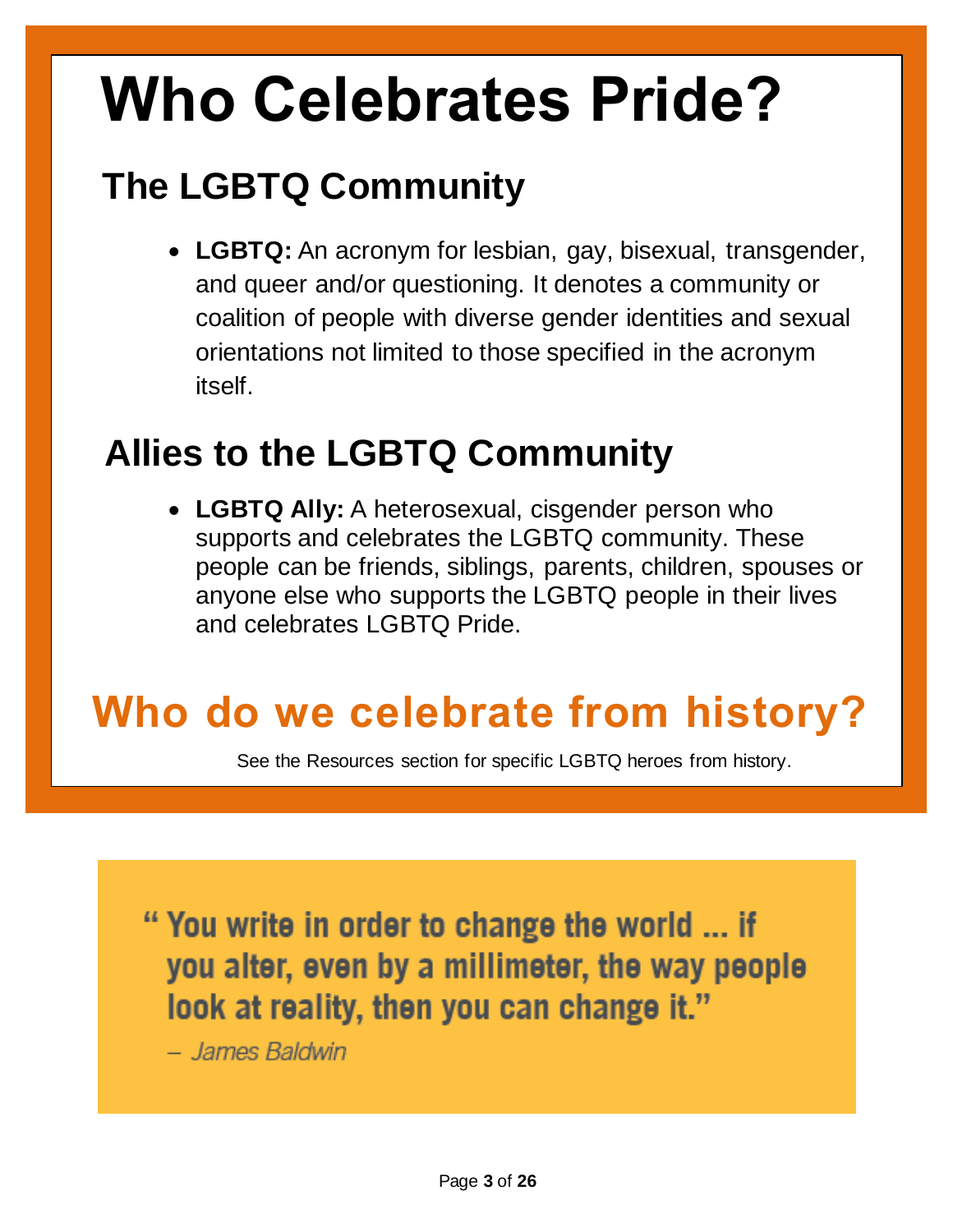### **Why Celebrate Pride?**

### **Did You Know...**

- the Marriage Equality Act went into effect in New York on June 24, 2011, granting LGBTQ New Yorkers marriage rights four years before it was federally granted?
- New York has passed both SONDA (2002) and GENDA (2019), which protect all New Yorkers from discrimination due to their sexual orientation, gender identity and expression?
- the Stonewall Uprising, an event seen as the beginning of the
- LGBTQ rights movement, happened in downtown New York City in June of 1969?

#### **Other Reasons to Celebrate:**

• Visibility is important in the LGBTQ community. LGBTQ youth are at higher risk for depression, anxiety and suicide. Being in an affirming environment can reduce that risk. In the Resources section you will find a poster from the Trevor Project with information for anyone in need of support for their LGBTQ identity. Parents of LGBTQ youth also need support in order to best support their child(ren). Two handouts from PFLAG are in the Resources section that can be printed and left in common areas to support LGBTQ youth and their parents/guardians.

### Why is celebrating Pride important?

See the Resources section for a timeline of LGBTQ history starting in the 17th century, as well as profiles and a coloring book featuring important figures in LGBTQ history.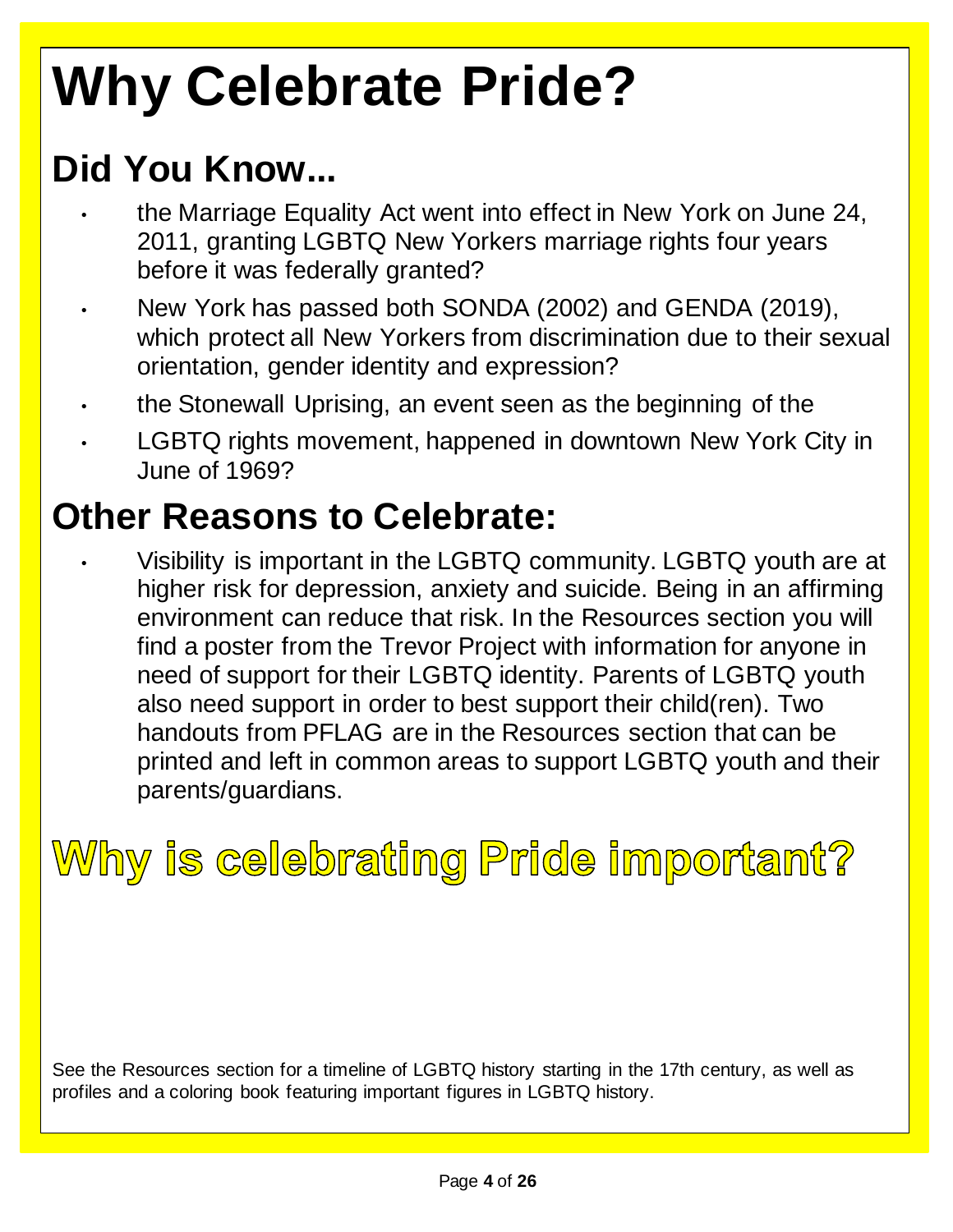### **When to Celebrate Pride?**

#### **It Started in New York...**

- Early in the morning on June 28, 1969, police raided the Stonewall Inn, a Greenwich Village bar that had become a staple of New York City's underground gay community. But this time, tired of the ongoing raids, community members fought back, striking what would become known as The Stonewall Riots.
- A year after Stonewall, on June 28, 1970, the first Gay Pride March was held by the Christopher Street Liberation Day Committee to commemorate the riots. The New York Times reported that the marchers took up the entire street for about 15 city blocks.
- There are even more events in upstate New York, and they're all summer long. Check out the list of events in your area on the Pride Events Calendar in the Resources section.

### **When did it all begin?**

Go to [https://www.stonewallforever.org](https://www.stonewallforever.org/) to see images and hear stories from the people who were at the Stonewall Uprising.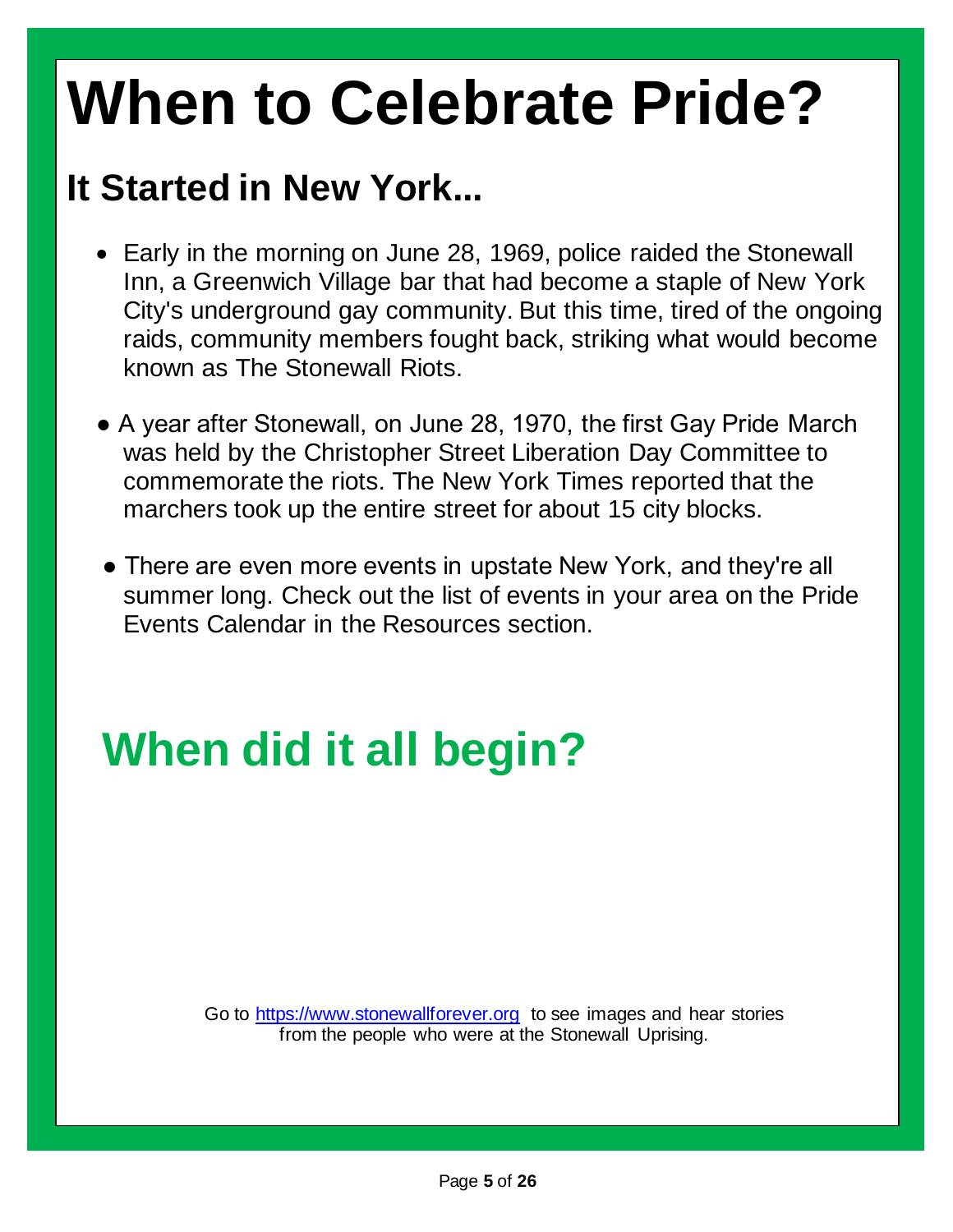### Where to Celebrate Pride?

#### Across All of New York State!

- An excellent resource to find your local LGBTQ center is a directory called **[CenterLink](https://www.lgbtcenters.org/LGBTCenters)**. Discover what programs are held in your area. Check their website or Facebook page.
- These are excellent opportunities to connect with the LGBTQ community and provide much-needed visibility for LGBTQ youth and families in need of affirming environments.
- Don't see an event near you? Plan your own! The next section of this toolkit is a guide to how you can create your own Pride celebration.

### Where do you show Pride?

Cities across the United States celebrate Pride with marches, parades, bowling, karaoke, 5K runs, concerts, shows and much more.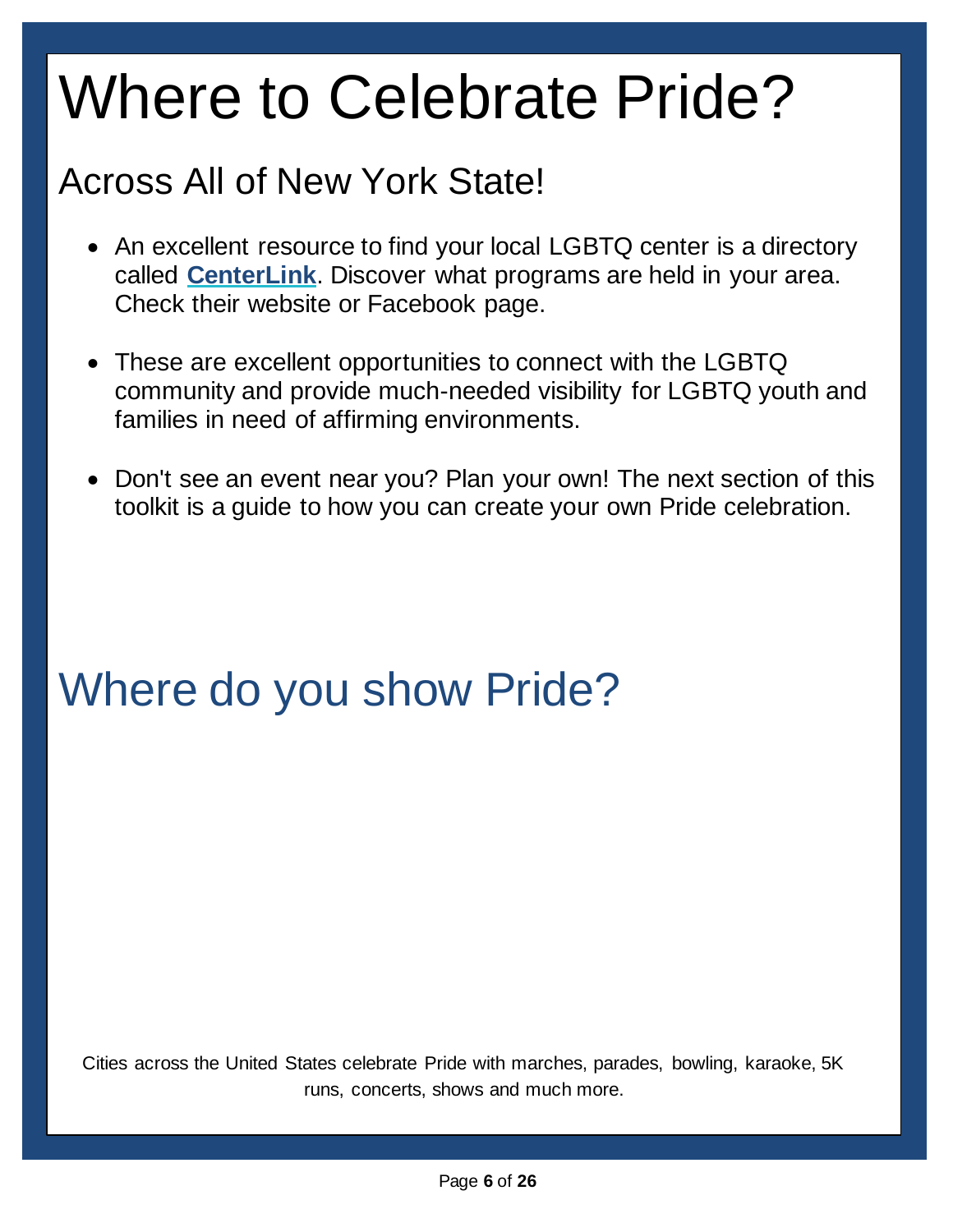## **How Can You Celebrate Pride?**

#### **How to Get Started**

- You can celebrate Pride and the LGBTQ community in many ways; there is no one right way. For some people, showing Pride is wearing a rainbow pin or having a "safe zone" poster in their office. Some may attend marches or volunteer for LGBTQ organizations, and others just feel proud every day without needing a flag or event.
- Do you want to have your own Pride event? This toolkit can help:
	- ➢Download and print posters from the resources section to hang on your office walls or use them to decorate a bulletin board in your common area(s) at work. (Please send photos for us to showcase to [LGBTQ@ocfs.ny.gov\)](file:///C:/Users/ax9740/Desktop/LGBTQ@ocfs.ny.gov)
	- ➢Print the LGBTQ Hero Profiles and have staff/youth/parents read them aloud at a meeting to discuss the important role these heroes have played in the LGBTQ rights movement.
	- ➢Hand out the [LGBTQ History Coloring Book](http://lc.org/PDFs/Attachments2PRsLAs/2018/103118GLSEN-LGBTQ-History-Coloring-Book.pdf) and have a coloring contest. This activity provides excellent visibility for families with younger LGBTQ children in particular. (Please send photos for us to showcase to [LGBTQ@ocfs.ny.gov\)](file:///C:/Users/ax9740/Desktop/LGBTQ@ocfs.ny.gov)
	- ➢Speak with your local officials about leading a Pride march through town, or dedicate a day to LGBTQ Pride by handing out the [Safe Space posters](https://rlv.zcache.com/safe_space_poster-r4550377223814feba8a54d3271d26167_viil_8byvr_704.jpg) in the Resources section to community partners.
	- ➢Wear and hand out pins/stickers with colors from the Pride flag(s) described in the Resources section.

### **How will you show Pride?**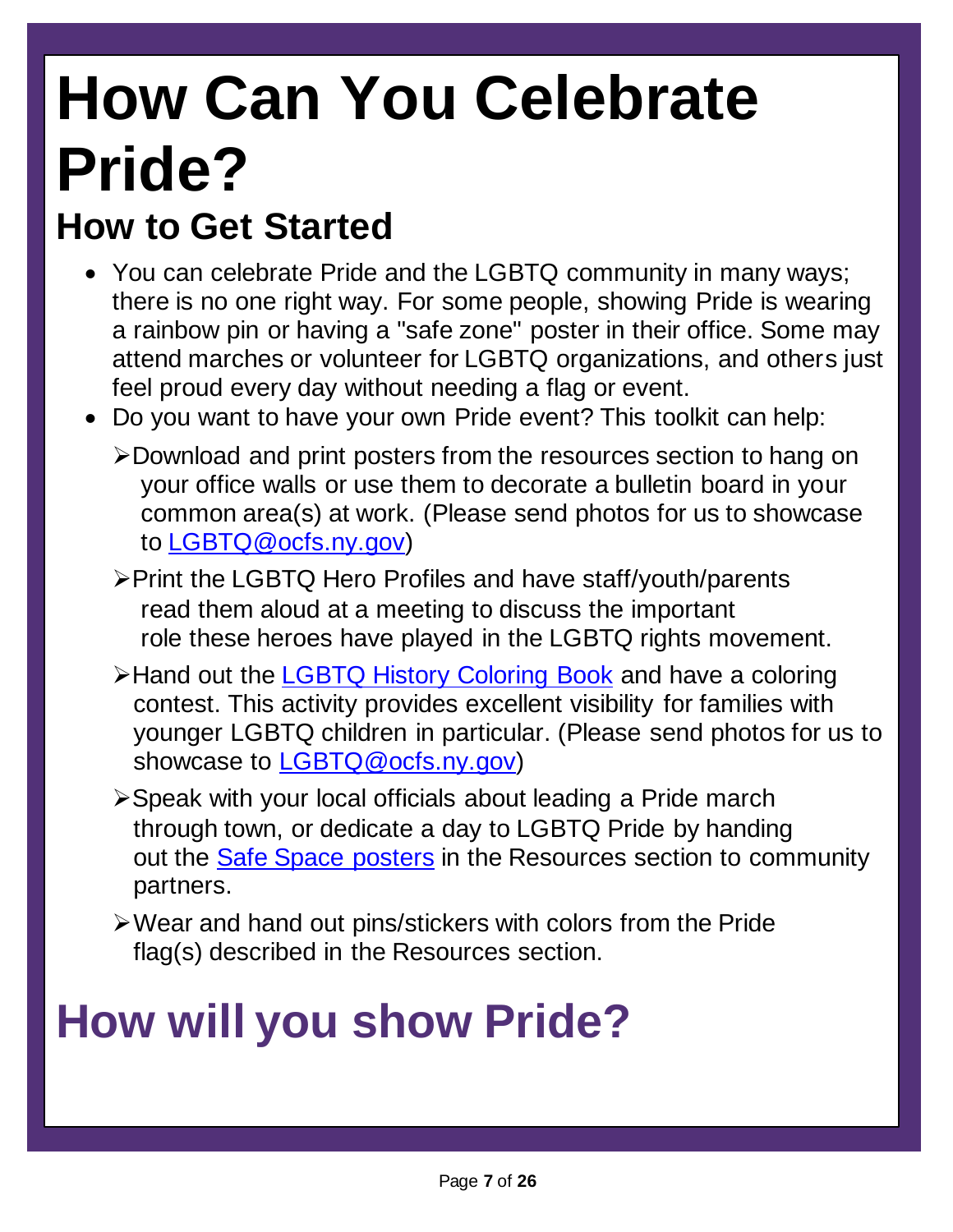### **Resources**

#### **Tools Index:**

- **[The Gender Unicorn \[TSER\]](http://transstudent.org/what-we-do/graphics/gender-unicorn/)**
- [LGBTQ Heroes from History \[GLSEN\]](http://www.glsen.org/)
- [Historical Timeline of LGBTQ Events](https://www.https/www.glsen.org/sites/default/files/LGBTQ-History-Timeline-References.pdf) [\[GLSEN\]](https://www.https/www.glsen.org/sites/default/files/LGBTQ-History-Timeline-References.pdf)
- [LGBTQ History Coloring Book \[GLSEN\]](https://shop.glsen.org/products/lgbtq-history-coloring-book)
- [Trevor Project Suicide Prevention Poster \[Trevor](https://www.thetrevorproject.org/)  [Project\]](https://www.thetrevorproject.org/)
- [Be Yourself Handout \[PFLAG\]](https://pflag.org/resource/be-yourself)
- [Our Children Handout \[PFLAG\]](https://pflag.org/resource/our-children)
- [Safe Space Poster \[True Colors Fund\]](https://rlv.zcache.com/safe_space_poster-r4550377223814feba8a54d3271d26167_viil_8byvr_704.jpg)
- [Queer Umbrella Poster \[Safe Zone](https://mpride.olemiss.edu/wp-content/uploads/sites/122/2018/04/SZP-Queer-Umbrella-Handout.pdf)  [Project\]](https://mpride.olemiss.edu/wp-content/uploads/sites/122/2018/04/SZP-Queer-Umbrella-Handout.pdf)
- Pride Flags and Their History [\[Refinery29\]](https://www.refinery29.com/en-us/lgbt-pride-flags-meaning)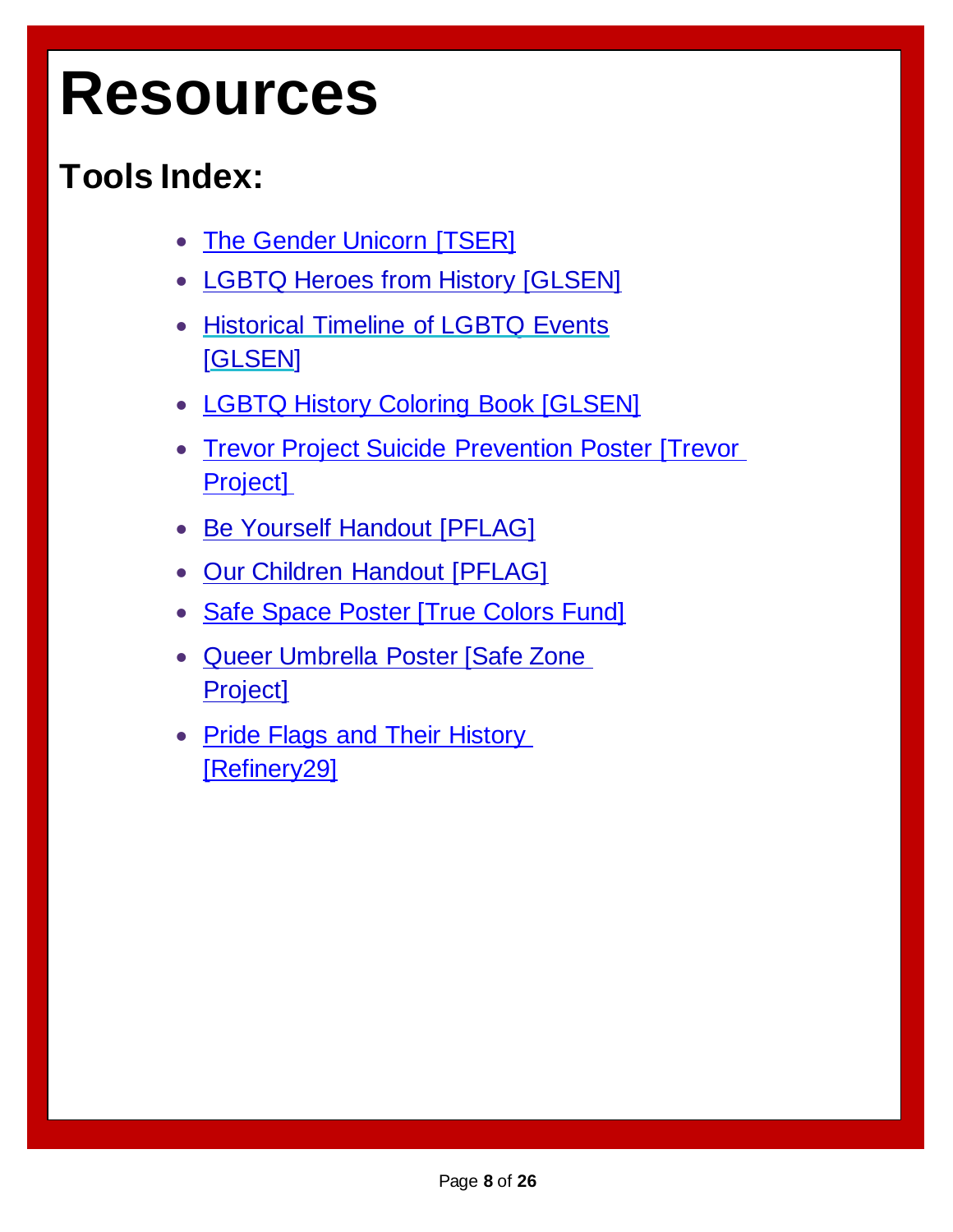### **The Gender Unicorn**

#### **What is the Gender Unicorn?**

#### **How this tool can be used:**

- The Gender Unicorn is a graphic that breaks down how people can identify their sexual orientation, gender identity and/or gender expression (SOGIE).
- Research shows as young as two-year-old children are aware of physical differences between each other and those as young as four years old are also aware of their own identity and of gender stereotypes.  $1$  This tool is meant to show that there is a range of SOGIE identities, not just female or male, straight or gay.
- The graphic on the next page shows that gender identity and the pronouns people identify with are separate from their sex assigned at birth. It also shows a person's physical attraction to others can be measured differently than emotional attraction. Finally, it provides a visual on how people may show their gender expression through clothing, hairstyle, behavior, etc.

#### **Purpose:**

- To explain that the sex assigned at birth does not determine your gender
- To explain that gender identity is separate from sexual orientation
- To explain that gender identity and sexual orientation are fluid

#### **Professional Development on Diversity and Inclusion**

- There is diversity in the way different cultures express their gender. For example, in India, there is an acknowledgement of a third gender.
- Western cultures have established norms and binaries (boys vs. girls) that are hard to unlearn.
- This is included in this Pride toolkit because it is important to use affirming and inclusive language with people of all SOGIE. This tool can help create an affirming workplace for all staff regardless of SOGIE who might experience exclusion, marginalization, oppression or micro-aggressions.

<sup>1</sup> [https://www.caringforkids.cps.ca/handouts/gender-identity](http://www.caringforkids.cps.ca/handouts/gender-identity)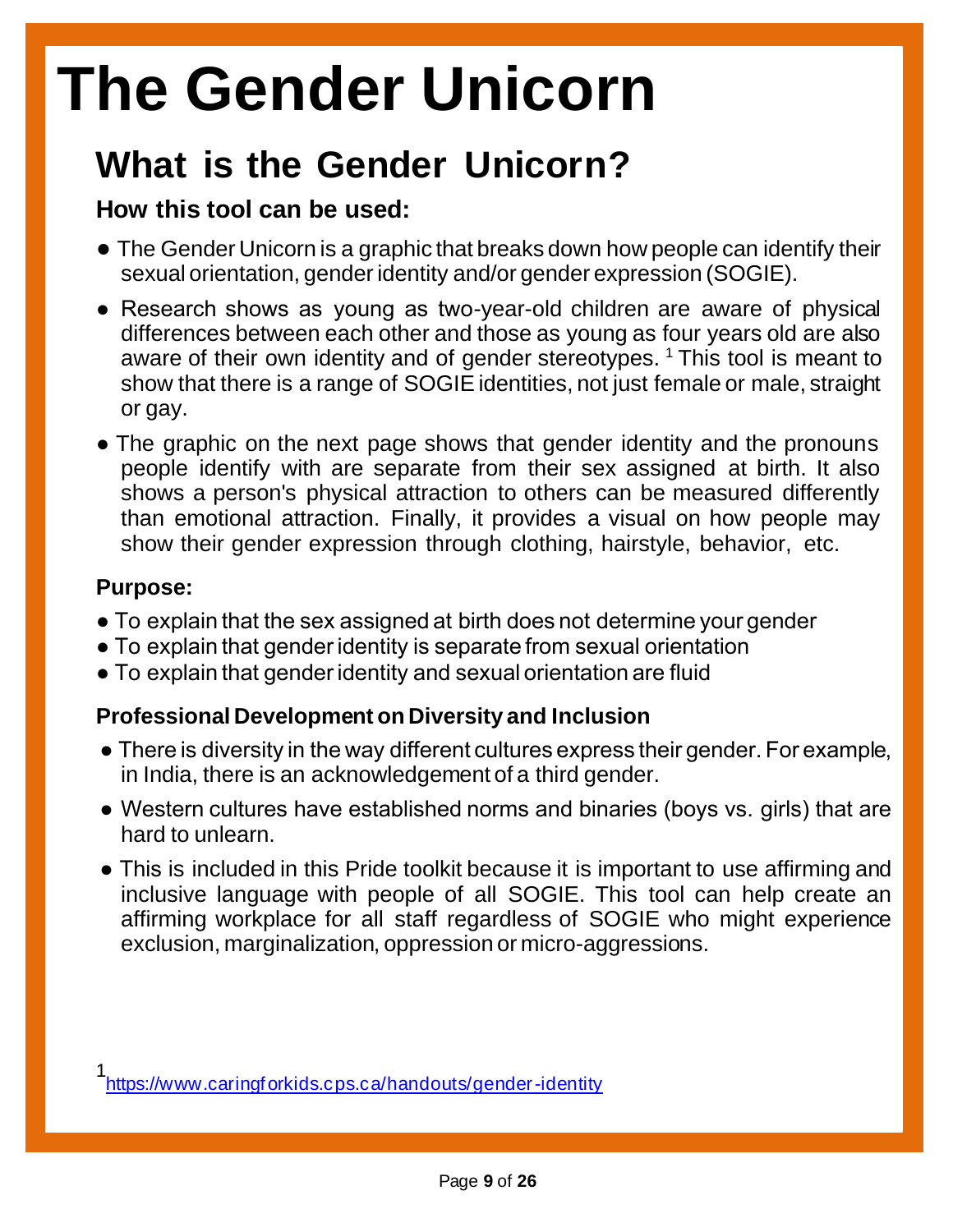

\*other languages are also available on https://www.transstudent.org/gender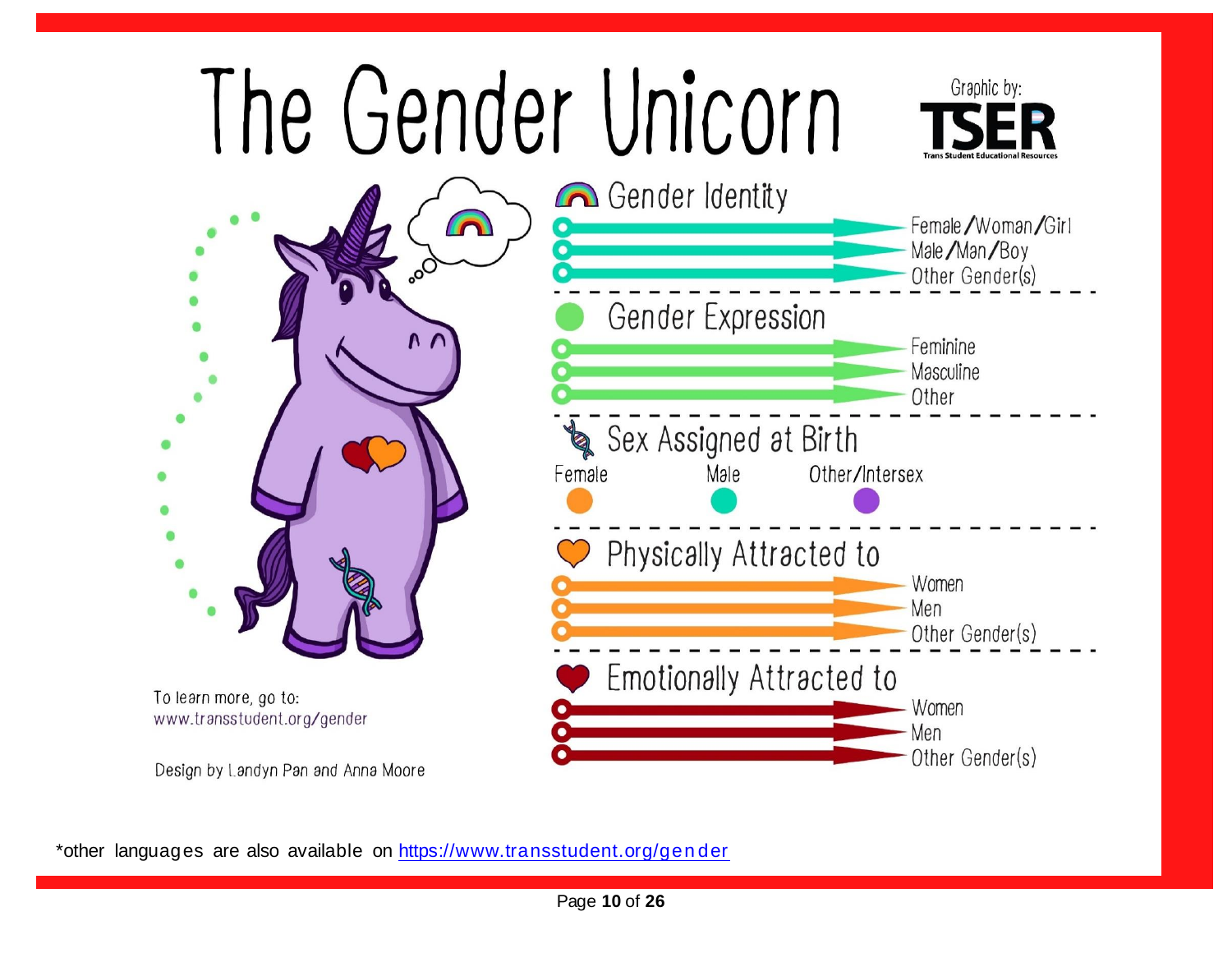

**Kim Coco Iwamoto**

At the time of her board of education election, Kim Coco Iwamoto was the highest-ranking elected official in the United States who openly identified as transgender. Born and raised in Hawai'i, she left the island for school in New York City, where she began to volunteer and become aware of social justice issues. After this life-altering experience, she moved to New Mexico for law school, and returned home to Hawaii after graduation. She continued to volunteer while she worked as a civil rights attorney. She became a foster parent to several children in Hawaii, which led to her involvement with the board of education. Feeling like a new perspective and ideas were needed, she ran for and was elected to the board in 2006. She has also participated in Hawaii DOE's Safe School Community Advisory Committee, the Hawaii Teacher Standards Board, and the Career and Technical Education Coordinating Advisory Council. Kim Coco has attempted to focus the conversation not on her gender identity, but on Hawaii's keiki (youth) and ensuring the safety of all students.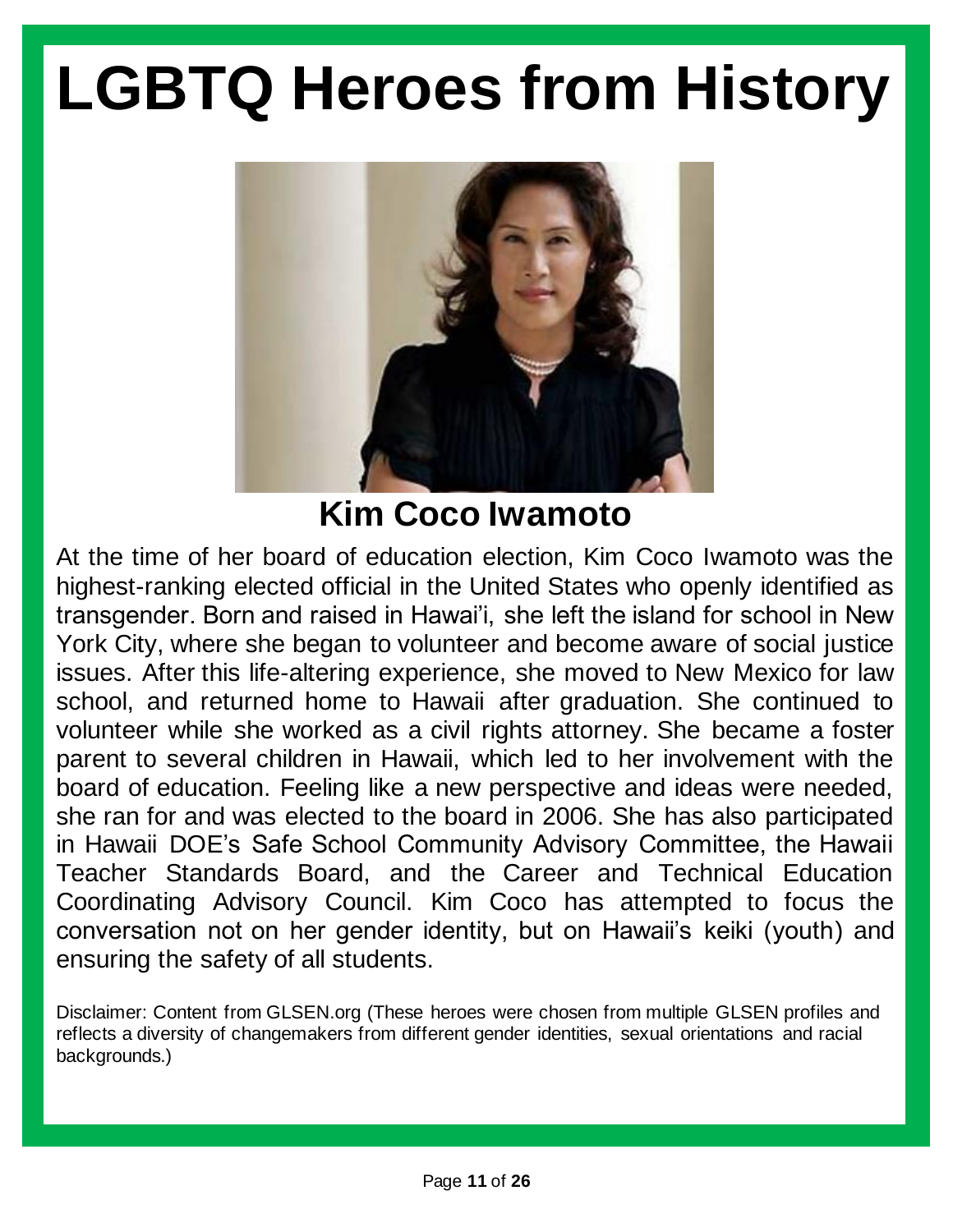

**Marsha P. Johnson**

Marsha P. Johnson was a transgender rights activist and has been designated by some as a queer saint. She was a loud and colorful personality who was popular in New York City's gay, art, transgender and activist communities from the 1960s until the '90s. Marsha took part in Andy Warhol's "ladies and gentlemen" series of photographs and in the flamboyant theatrical troupe, Hot Peaches. She was one of the first people to fight back against the police at the Stonewall Inn in 1969, screaming for her civil rights. Marsha told the judge during a court case that the P. in her name stood for "Pay it No Mind," which became her trademark. She, along with Sylvia Rivera, founded Street Transvestite Action Revolutionaries (STAR) in the early '70s, and they were the mothers of STAR House, which provided food, clothing and housing to transgender and non-gender-conforming youth in New York City, one of the first organizations to advocate for and support this population.

Disclaimer: Content from GLSEN.org (These heroes were chosen from multiple GLSEN profiles and reflects a diversity of changemakers from different gender identities, sexual orientations and racial backgrounds.)

Page **12** of **26**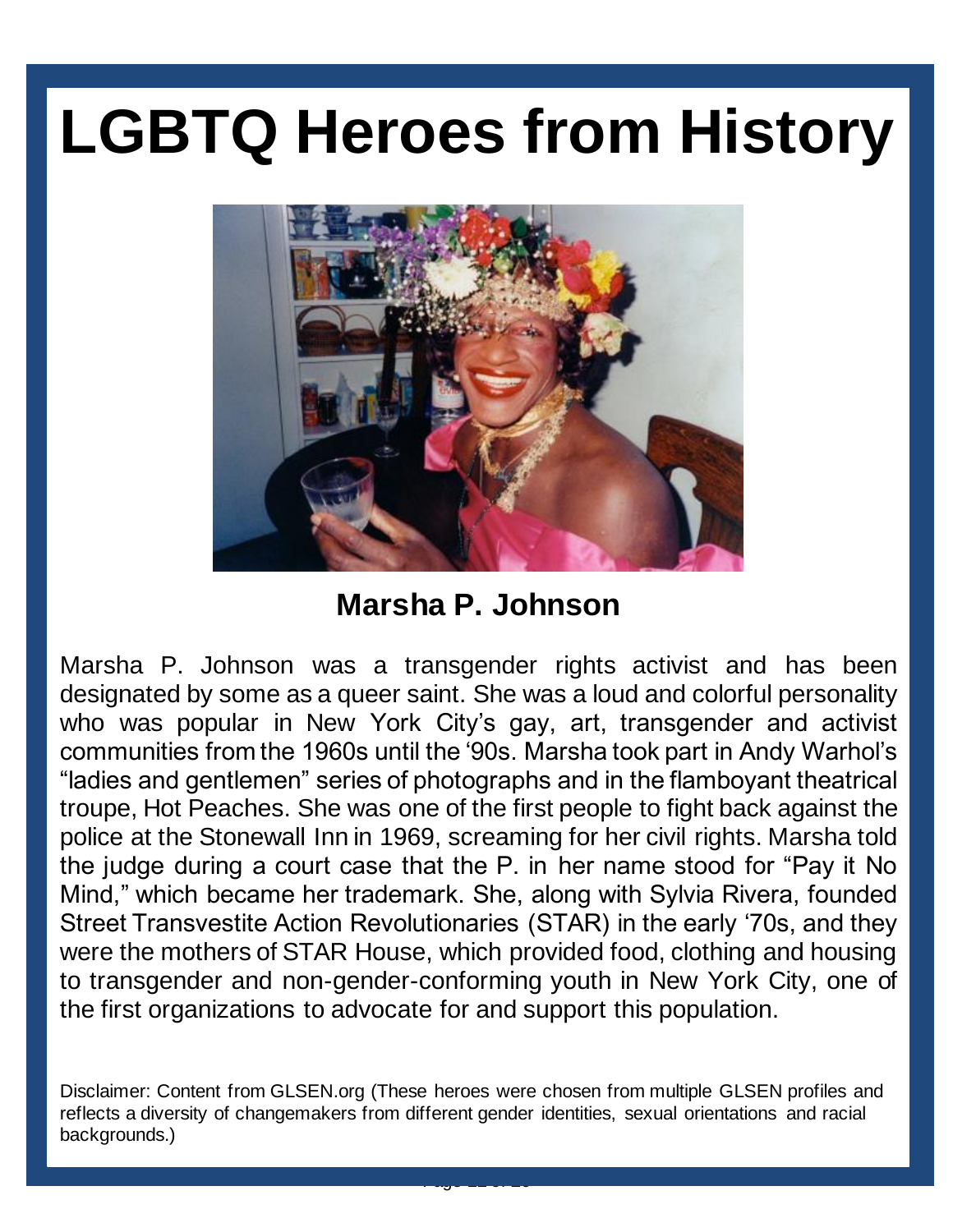

#### **Tammy Baldwin**

Tammy Baldwin is the first openly LGBT Senator in United States history and one of the most progressive members of Congress. Tammy was born and raised in Madison, WI. She earned her J.D. degree from the University of Wisconsin in 1989 and practiced law for three years. In 1986, she joined the Dane County Board of Supervisors, where she served for eight years. In 1992, she was elected to her first of three terms on Wisconsin's 78th Assembly District. In 1999, Tammy won a seat in the United States Congress: the first woman to do so in Wisconsin and the first openly gay nonincumbent to be elected to the House of Representatives. She served for seven terms, fighting for Wisconsin families, women, the middle class, veterans, affordable education, the environment and affordable health care. In 2012, Tammy became the highest-ranking incoming senator to the U.S. Senate, due to her 14 years in the House.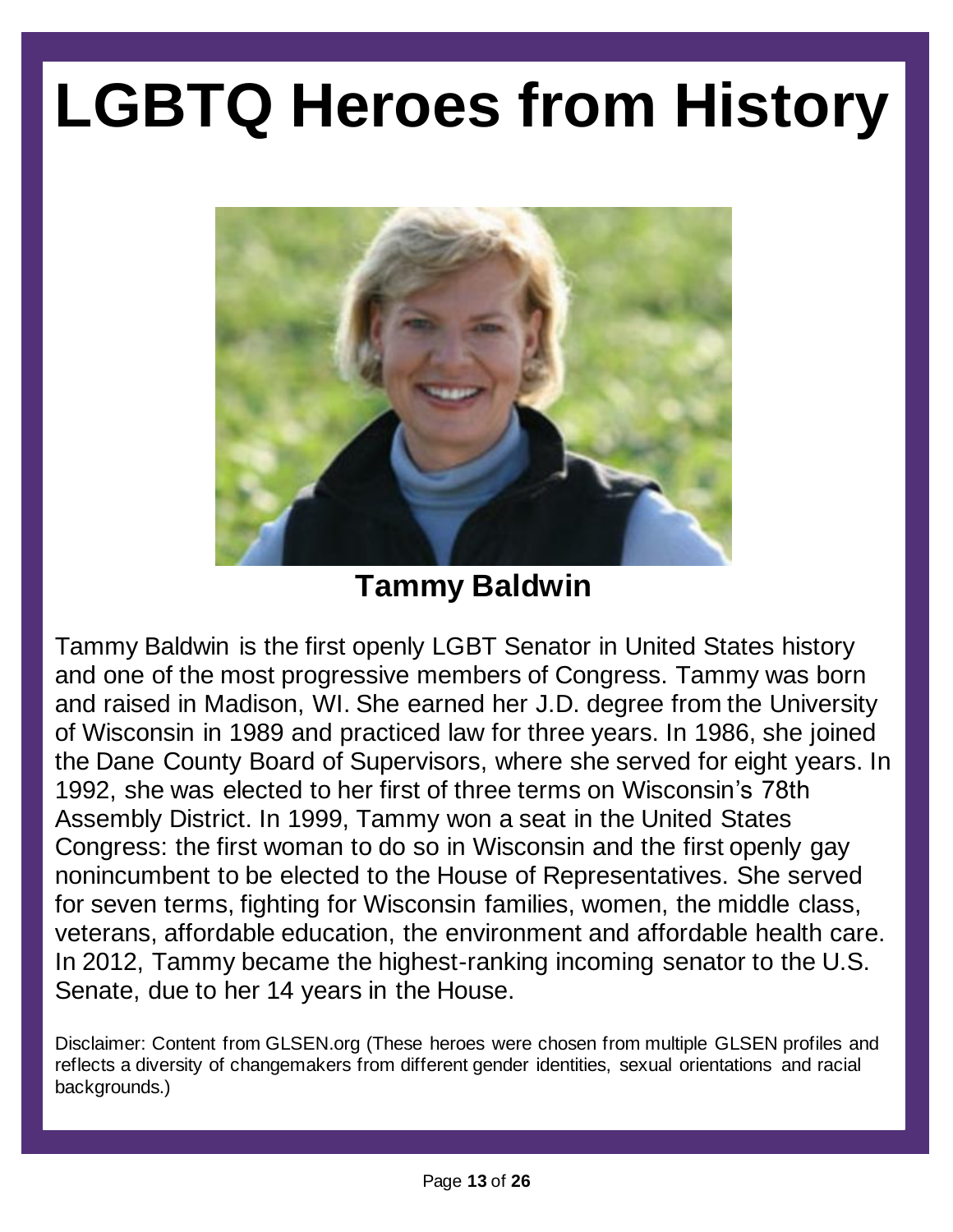

#### **Bayard Rustin**

Bayard Rustin began his career in activism when he was just a child by protesting segregation alongside the National Association for the Advancement of Colored People. Throughout his life, Rustin was involved in countless boycotts, protests and initiatives aimed at protecting the civil rights of all minority groups. He was an expert in non-violent resistance, having studied in India with leaders of their independence movement, and organized many demonstrations ofhis own. Bayard played a pivotal role in the Black Civil Rightsmovement as an advisor to Dr. Martin Luther King Jr. Leaders of the movement asked Bayard to stay out of the public spotlight, for fear of being associated with what was at the time his "illegal" life as a gay man. Rustin continued to advocate for civil rights until his death in 1987, including LGBT rights, a cause he adopted in the later part of hislife.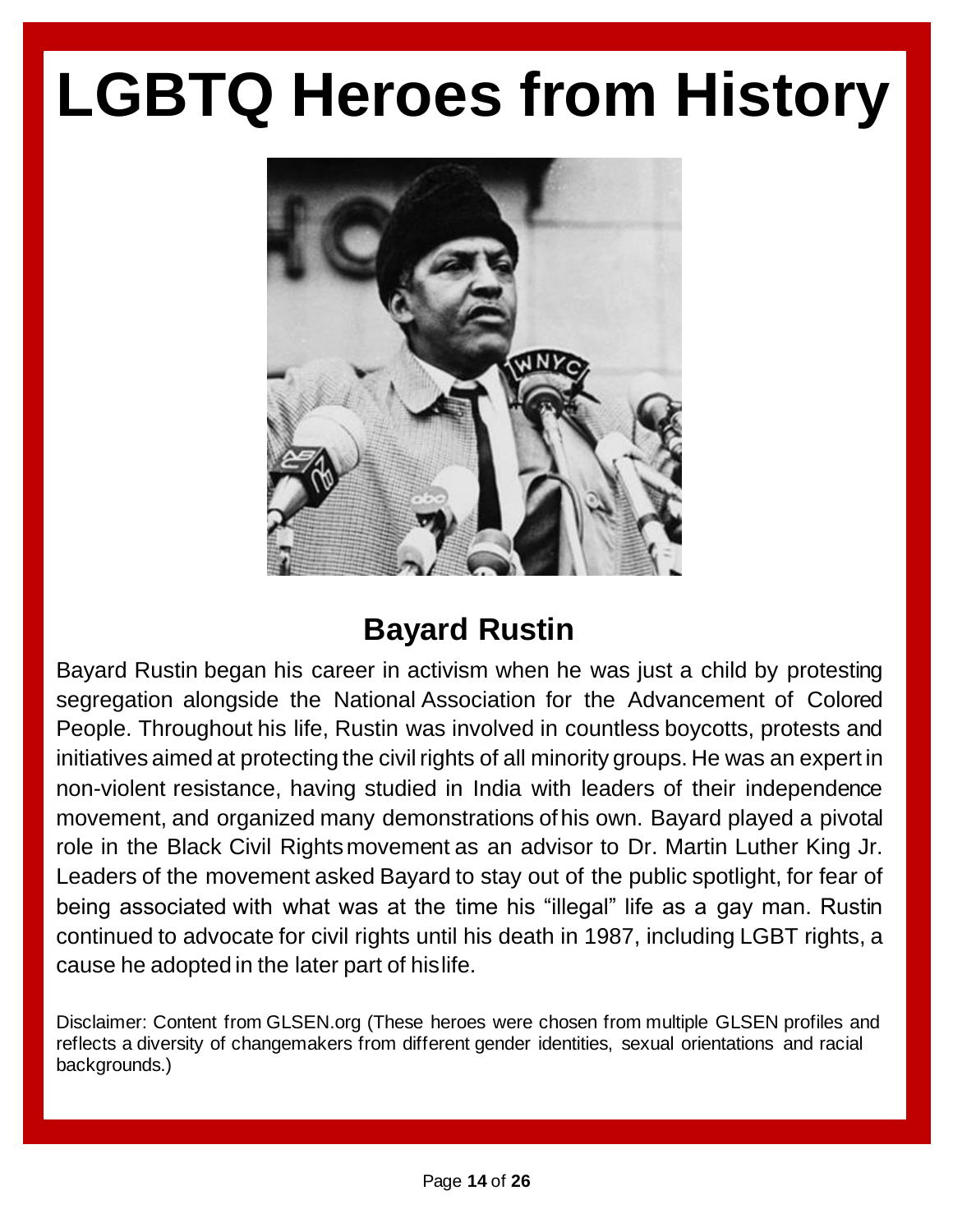

#### **James Baldwin**

James Baldwin was an author, activist, playwright and essayist and was one of the first people to explore the intersections of race, class and sexuality in fiction. He was a noted public speaker, who provided a voice for black men and wrote about their struggles in highly acclaimed essays and speeches. James was highly active in the civil rights movement, taking part in marches and helping to mobilize and motivate African Americans to fight for their civil rights in the South.

He was a Guggenheim Fellow, and his works of fiction and his essays are still regarded as essential reading in the modern literary canon. Books such as Giovanni's Room and Another Country are his best works of fiction and some of the first pieces of literature with clear and outright examination of same-sex relationships. He has left a lasting mark on American literature, society and politics.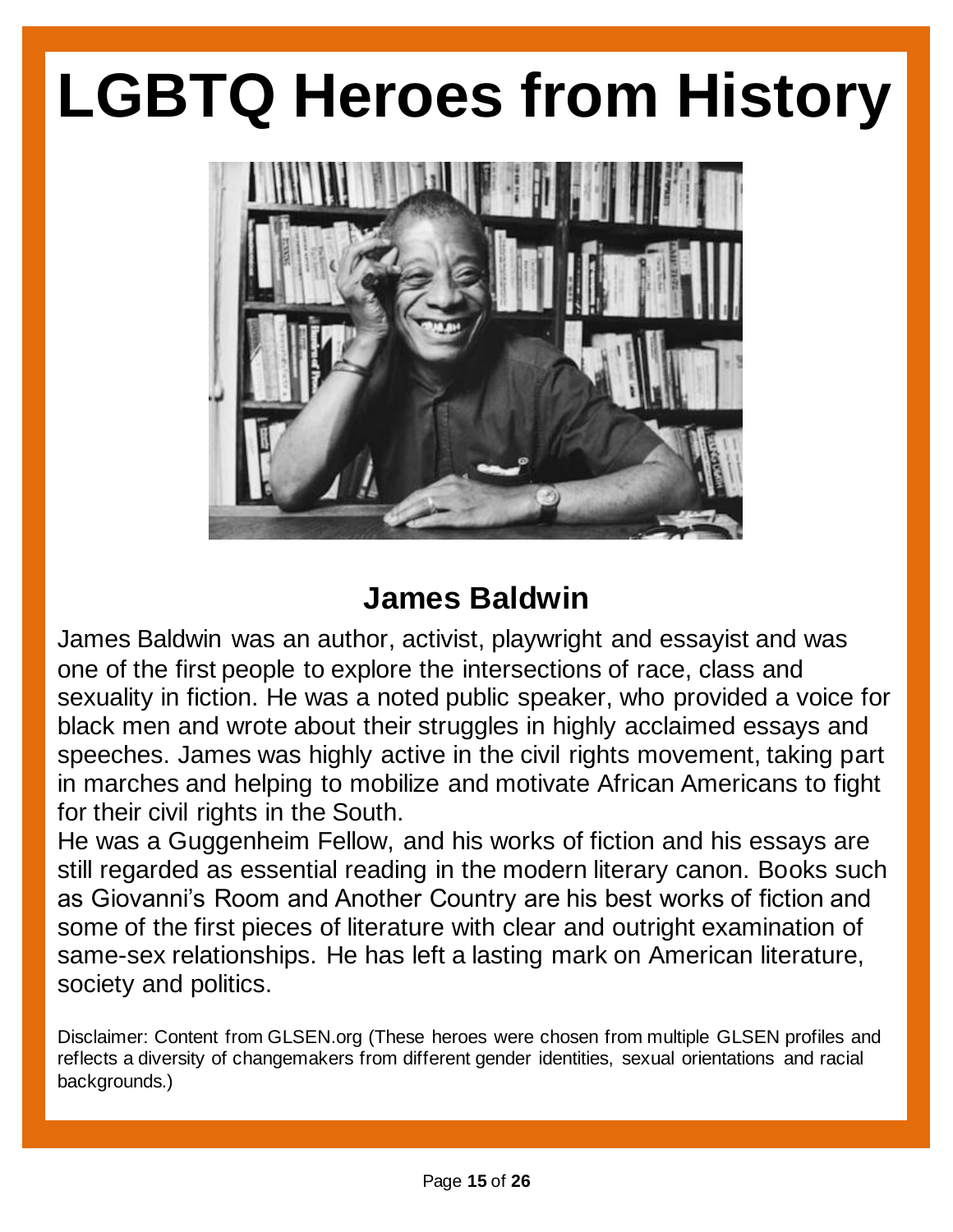

#### civil rights move move to mobilize and mobilize and mobilize and mobilize and mobilize and motivate and motivate and motivate and mobilize and mobilize and mobilize and mobilize and mobilize and motivate and motivate and m

Harvey Milk was the first openly gay elected official in the state of California. As a young man, he served in the Navy and later got involved in the LGBTQ rights movement. Like other civil rights heroes, Harvey used his knack for grassroots organizing, his deep dedication to the cause and his charisma to rally support. In addition to fighting legal battles, Milk encouraged members of the LGBTQ community to take pride in their identity and diversity, and to stand up for their rights.

made him a target. Soon after his election, one of the board members and reflect a diversity of changemakers from different generations, sexual orientations, sexual orientations, a resigned and then shot and killed both Harvey Milk and the mayor, George His successes changed the landscape of American politics, but they also Moscone. Milk's legacy lives on, though, and in 2016, the Navy announced that a tanker ship would be named in his honor, the USNS Harvey Milk. While he didn't live to see the full impact of his efforts, his story inspired generations of activists to come out of the shadows and fight for equality and respect for the LGBTQ community and for everyone.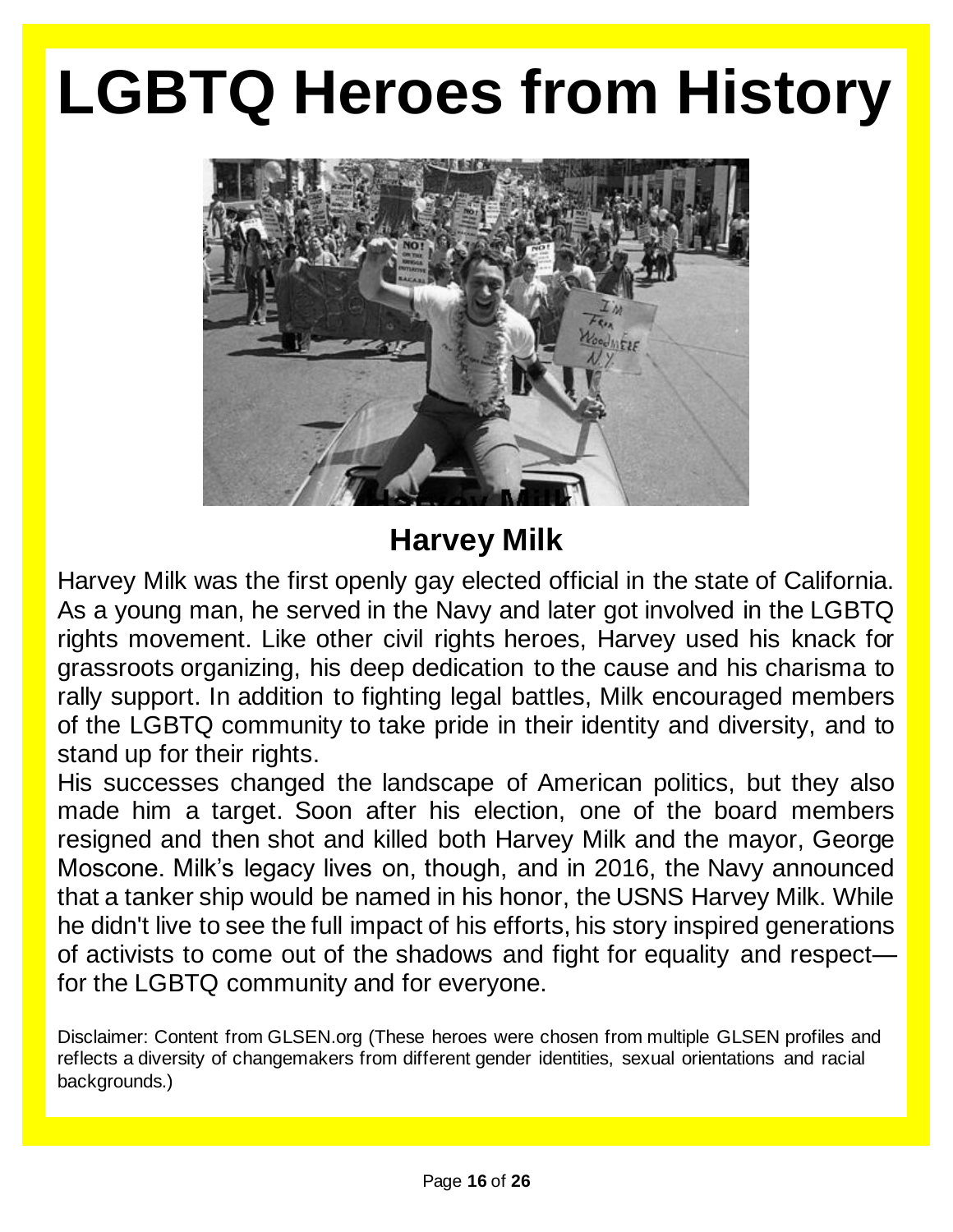

**Jason Collins**

Jason Paul Collins is a retired professional basketball player who played 13 seasons in the NBA. A center, Collins played collegebasketball for Stanford University, where he was an All-American in 2000–01. Collins was selected by the Houston Rockets in the 2001 NBA draft.He went on to play for the New Jersey Nets, Memphis Grizzlies, Minnesota Timberwolves, Atlanta Hawks, Boston Celtics, Washington Wizards and Brooklyn Nets.

After the 2012–13 NBA season concluded, Collins publicly came out as gay. He became a free agent and signed with the Nets to become the first openly gay athlete to play in any of four major North American professional sports leagues. Collins said a "notorious antigay hate crime," the murder of Matthew Shepard in 1998, led himto choose "98" for his jersey number, in Shepard's honor. Collins called the number "a statement to myself, my family and my friends."

Fellow NBA star Kobe Bryant praised his decision, as did others from around the league, including NBA commissioner David Stern, President Barack Obama, First Lady Michelle Obama and former president Bill Clinton. Collins' corporate sponsor Nike was also among those offering their praise and support for Collins.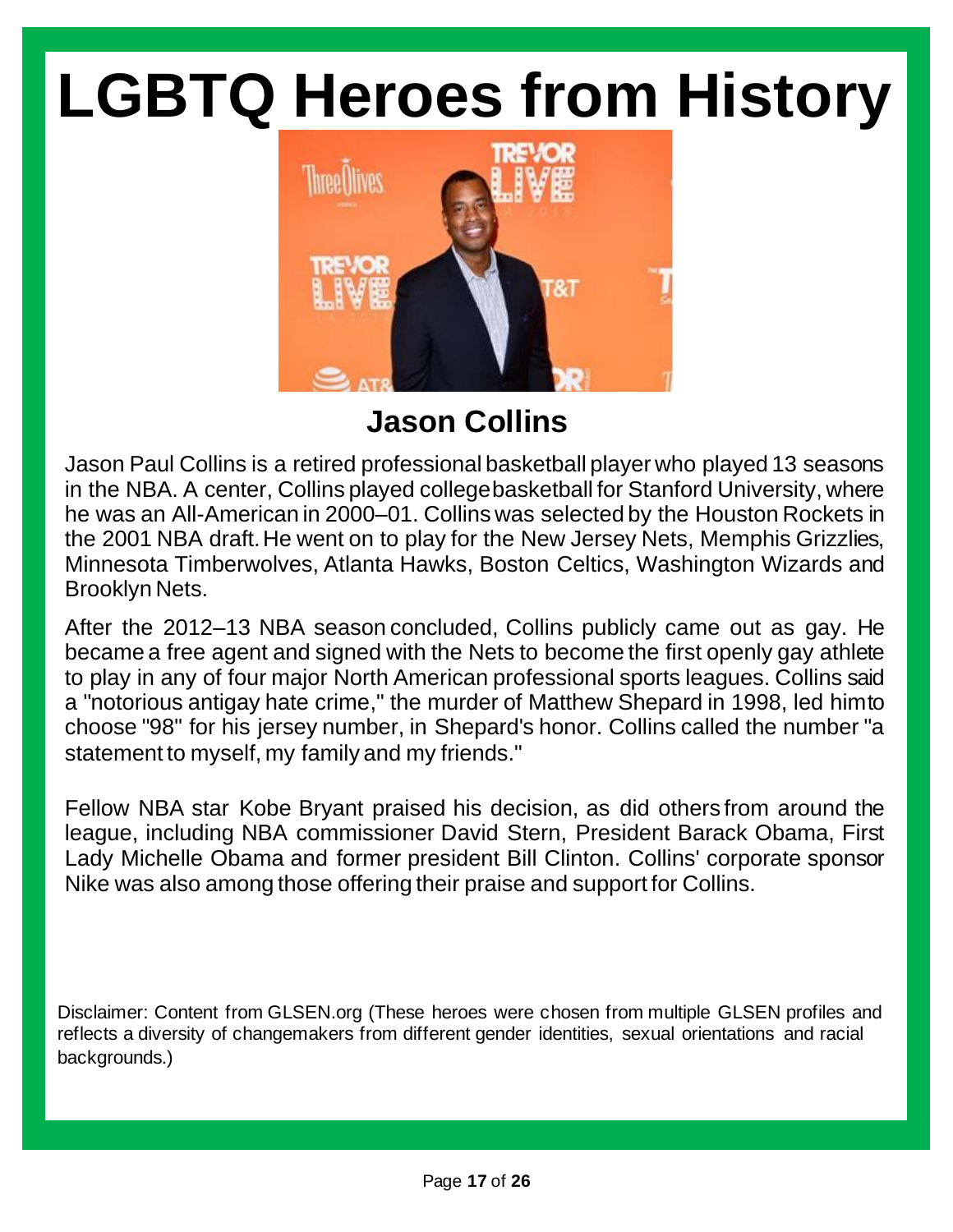

#### **Billie Jean King**

Billie Jean King is a former World No. 1 professional tennis player. Kingwon 39 Grand Slam titles: 12 in singles, 16 in women's doubles and 11in mixed doubles. She won the singles title at the inaugural WTA Tour Championships. She often represented the United States in the Federation Cup and the Wightman Cup. She was a member of the victorious United States team in seven Federation Cups and nine Wightman Cups. For three years, she was the United States' captainin the Federation Cup.

King is an advocate for gender equality and has long been a pioneer for equality and social justice. In 1973, at age 29, she won the "Battle of the Sexes" tennis match against the 55-year-old Bobby Riggs. King came out as lesbian in 1981 and had this tosay about the process in a 2007 interview: "I wanted to tell the truth, but my parents were homophobic, and I was in the closet. As well as that, I had people tell me that if I talked about what I was going through, it would be the end of [my career]. I couldn't get a closet deep enough. At the age of 51, I was finally able to talk about it properly with my parentsand no longer did I have to measure my words with them. That was a turning point for me as it meant I didn't have regrets anymore."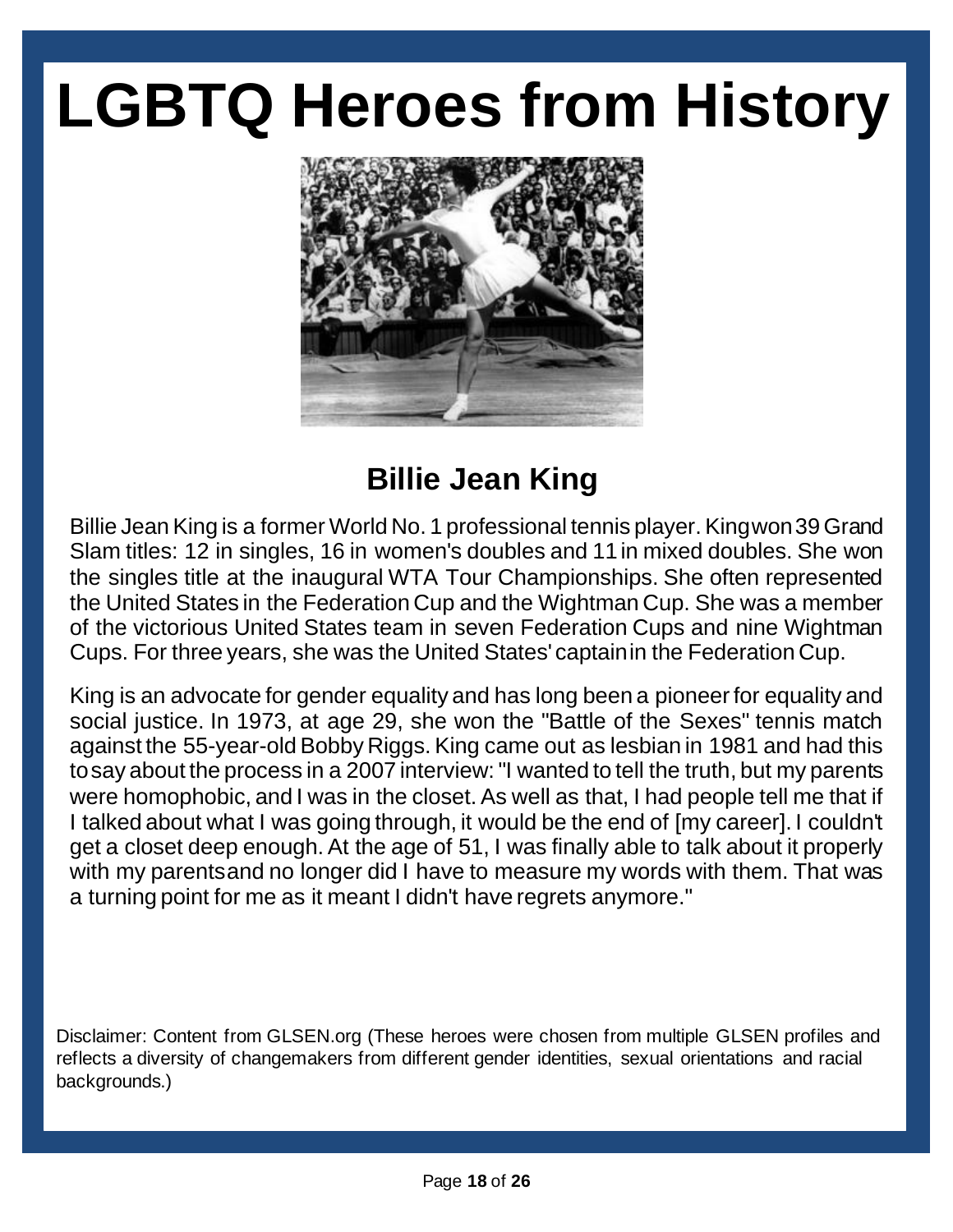#### **We start nearly 400 years ago...**

- In 1623 Francis Bacon, a noted gay man who coined the term "masculine love," publishes "The Advancement of Learning—an argument for empirical research and against superstition." This deductive system for empirical research earned him the title "the Father of Modern Science."
- In 1649 the first known conviction for lesbian activity in North America occurs in March when Sarah White Norman is charged with "lewd behavior" with Mary Vincent Hammon in Plymouth, Massachusetts.
- In 1886 We'wha, a Zuni Native American from New Mexico, is received by U.S. President Grover Cleveland as a "Zuni Princess." They are an accomplished weaver, potter and the most famous Ihamana, a traditional Zuni gender role, now described as mixed-gender or Two-Spirit. In 1924 Henry Gerber forms the Society for Human Rights, the first gay group in the United States, but the group is quickly shut down.
- In 1952 Christine Jorgensen is the first American who comes forward publicly about being transgender and speaks openly about her experiences with gender confirmation surgery and hormone replacement therapy. Her transition causes an international sensation, and for many, she is the first visible transgender person in media.
- In 1956 James Baldwin, African American novelist and intellectual, publishes his first novel, Giovanni's Room, a critically acclaimed work that explores bisexuality, as well as intimate relationships between men.
- In 1963 Bayard Rustin, noted civil rights activist and gay man, is the chief organizer behind the historic March on Washington, which culminates with Dr. Martin Luther King's famous "I Have a Dream" speech.
- Also in 1963, the first gay rights demonstration in the United States takes place on September 19 at the Whitehall Induction Center in New York City, protesting discrimination in the military.

[Content from GLSEN.org]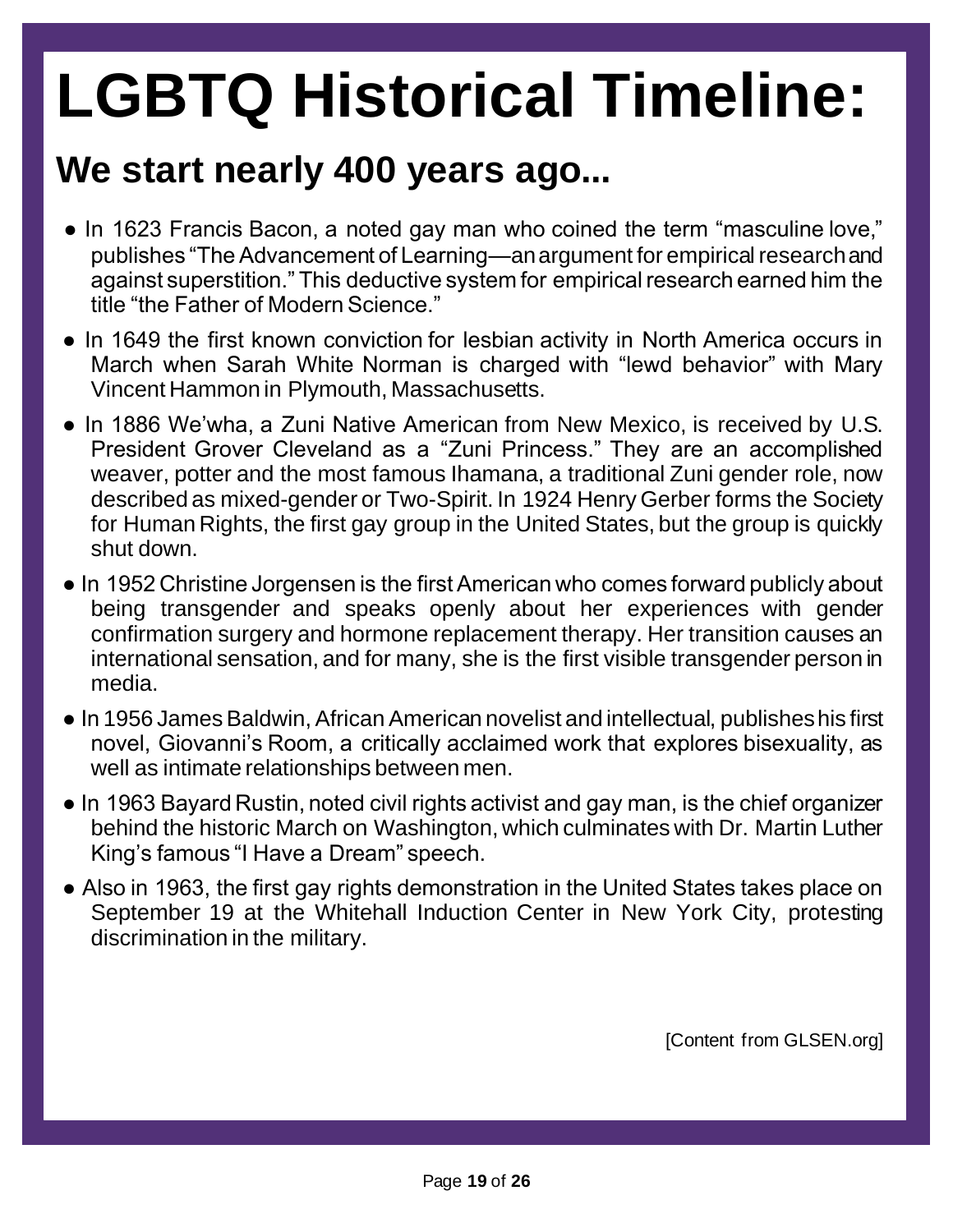#### **continued**

- In 1969 police raid the Stonewall Inn in New York City in the early hours of June 28, which leads to four days of conflict between police and LGBTQ people. Transgender people, LGBTQ people of color and youth are a major part of these "riots" that mark the birth of the modern LGBTQ movement. In 1970 the first "Gay Liberation Day March" is held in New York City, beginning the tradition of LGBTQ Pride Marches in the city on the last Sunday in June.
- In 1973 the board of the American Psychiatric Association votes 13-0 to remove homosexuality from its official list of psychiatric disorders, the DSM-II. The resolution also urges an end to private and public discrimination and repeal of laws discriminating against homosexuals. However, homosexuality continues to be pathologized by appearing as Sexual Orientation Disturbance in the DSM-II, and then as Egodystonic Homosexuality in the DSM-III. Sexual orientation is finally removed in the revised version of the DSM-III 1987.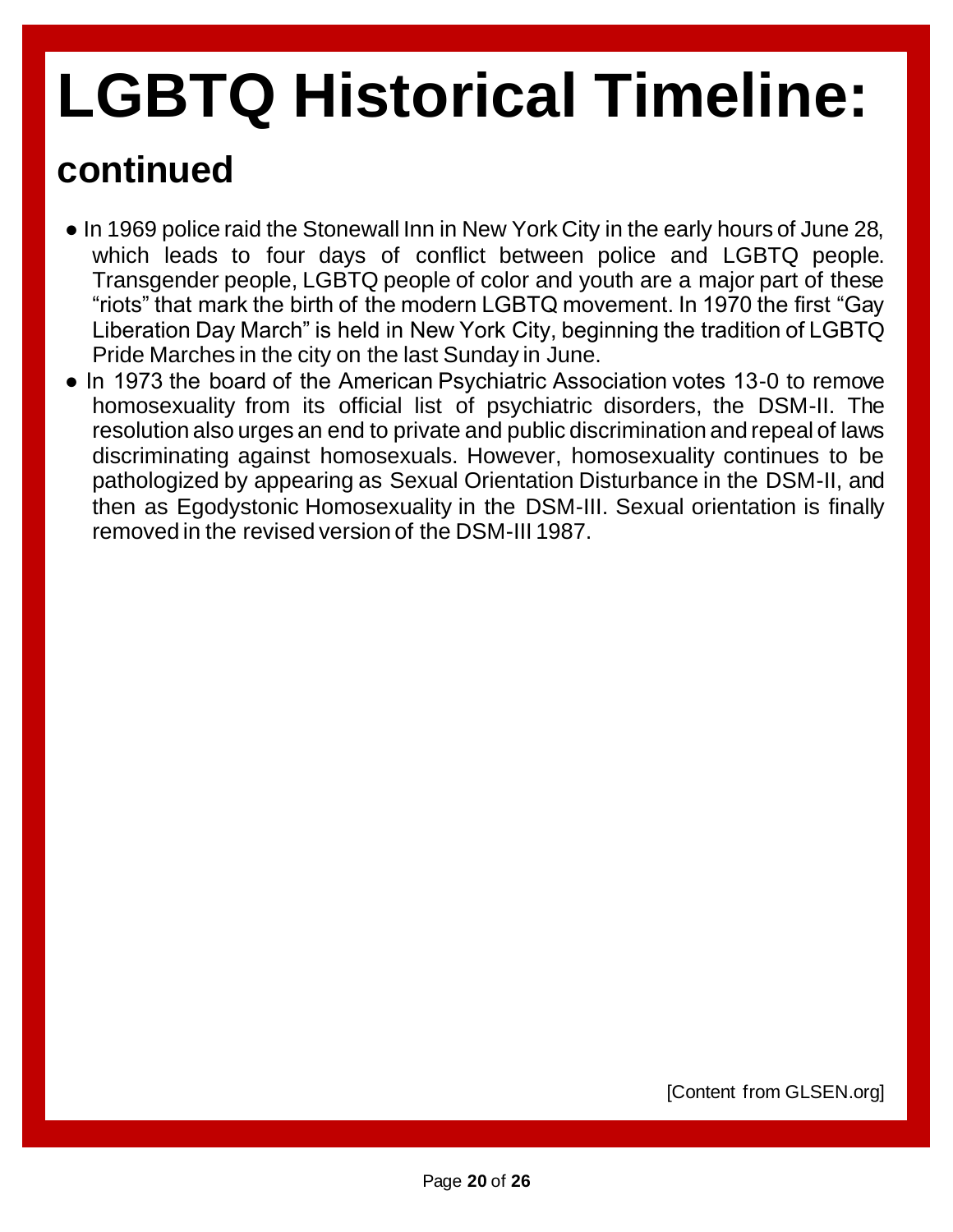#### **continued**

- In 1977 Harvey Milk becomes the first openly gay person to be elected to public office in California when he wins a seat on the San Francisco Board of Supervisors. Milk was assassinated along with the mayor of San Francisco on November 27, 1978, less than a year after Milk took office. In 1980 Democrats are the first political party to add "gay rights" to their platform during the Democratic National Convention.
- In 1982 nearly 800 people are infected with GRID (Gay-Related Immunodeficiency Disorder). The name is changed to AIDS by the year's end.
- In 1987 ACT UP, a direct-action activist group, is founded in the LGBT Community Center in New York City to bring attention to AIDS-related issues using civil disobedience.
- In 1991 Audre Lorde is named State Poet of New York. She is a critically acclaimed novelist, poet and essayist who was also politically active in the social justice movements, a cofounder of The Kitchen Table Women of Color Press and an editor of the lesbian journal "Chrysalis."
- In 1997 Ellen DeGeneres and her television character, Ellen Morgan, come out. Ellen becomes the first television show to feature a lesbian or gay lead character. The show is cancelled the following year.
- In 1998 Matthew Shepard, a gay Wyoming college student, is brutally beaten by two young men, tied to a fence and left overnight. He dies six days later.

[Content from GLSEN.org]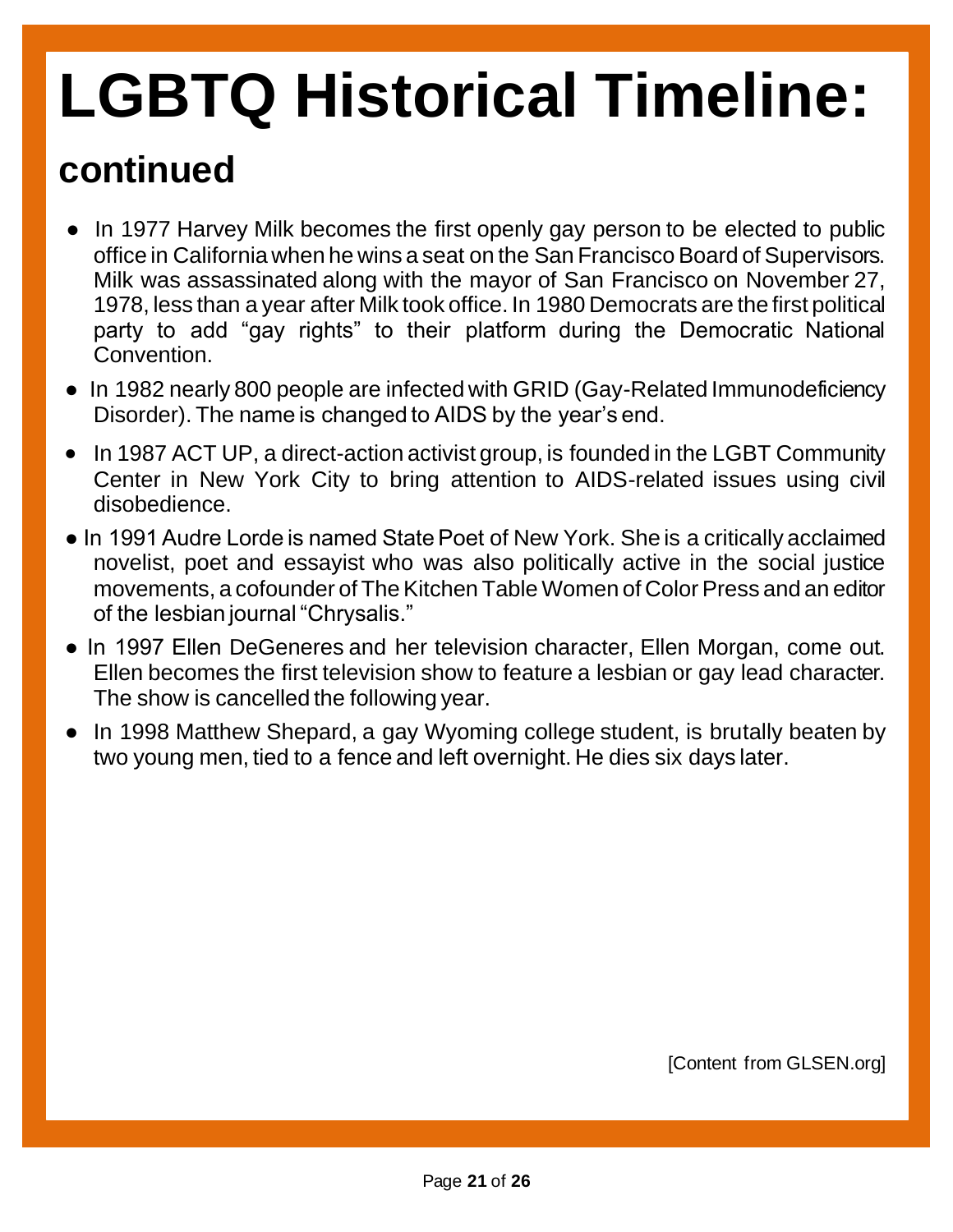#### **continued**

- Also in 1998, Tammy Baldwin became the first openly lesbian candidate ever elected to Congress, winning Wisconsin's second congressional district seat over Josephine Musser.
- In 2002 New York City expands the definition of "gender" to include protections for transgender and gender non-conforming people in employment, housing and public accommodations in the New York City Human Rights Law.
- In 2003 the U.S. Supreme Court overturns sodomy laws, proclaiming rights to privacy and decriminalizing "homosexual" behavior.
- In 2004 Massachusetts becomes the first U.S. state to legally recognize same-sex marriage.
- In 2005 Brokeback Mountain becomes one of the first major motion pictures to focus on a same-sex relationship.
- In 2009 President Obama signs the Matthew Shepard Act into law. The law expands the 1969 U.S. federal hate-crime law to include crimes motivated by a victim's actual or perceived sexual orientation, gender identity or disability, and becomes the first federal law to include legal protections for transgender people.
- In 2011 the U.S. military policy "Don't Ask, Don't Tell" officially ends. This allows lesbian, gay and bisexual people to serve openly in the military. The repeal of "Don't Ask, Don't Tell" does not lift regulations barring many transgender people from serving.

[Content from GLSEN.org]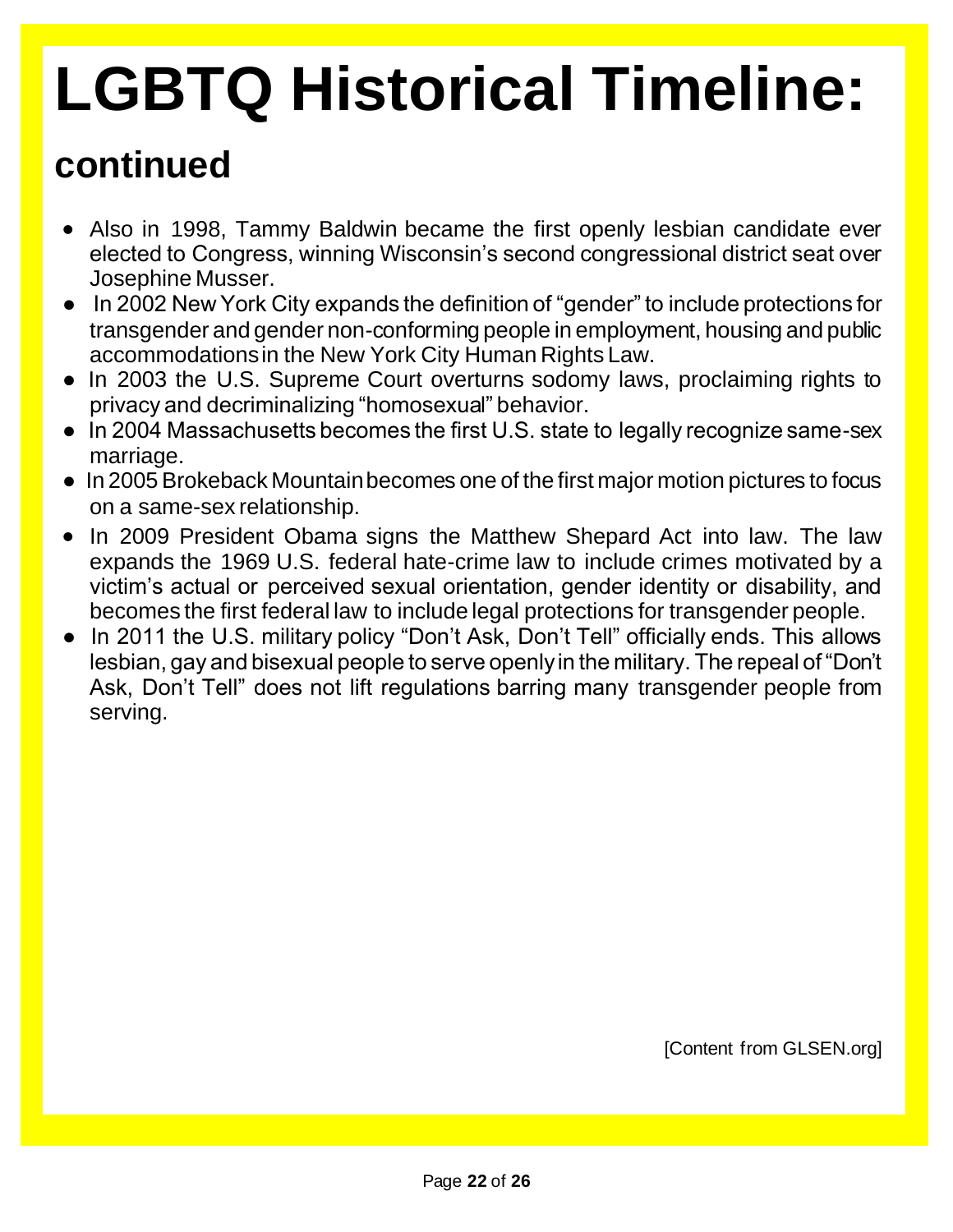#### **continued**

- Also in 2011, United States Department of Education Secretary Arne Duncan issues a statement clarifying that students have the right to form gay-straight alliances (GSAs) under the Equal Access Act of 1984 in any public school that allows noncurricular student groups to form. Schools must also provide GSAs with the same opportunities as other groups to convene and access resources.
- In 2013 the United States federally recognizes same-sex marriages, extending federal benefits to couples in states that allow same-sex marriage.
- Then in 2015, the Supreme Court rules that states are constitutionally required to issue marriage licenses to same- sex couples, legalizing marriage equality in all 50 states.
- Also in 2015, MTV's critically acclaimed series True Life airs an episode covering the topic of living and being genderqueer, bringing to light for many viewers at home (beyond the introduction to the world outside of the gender binary) how to properly use the singular "they" and other neo-pronouns.
- In 2016 President Obama dedicated the new Stonewall National Monument in Greenwich Village, Lower Manhattan, as the first U.S. National Monument to honor the LGBTQ rights movement.

For more LGBTQ history events and icons, go to<https://www.glsen.org/lgbtqhistory>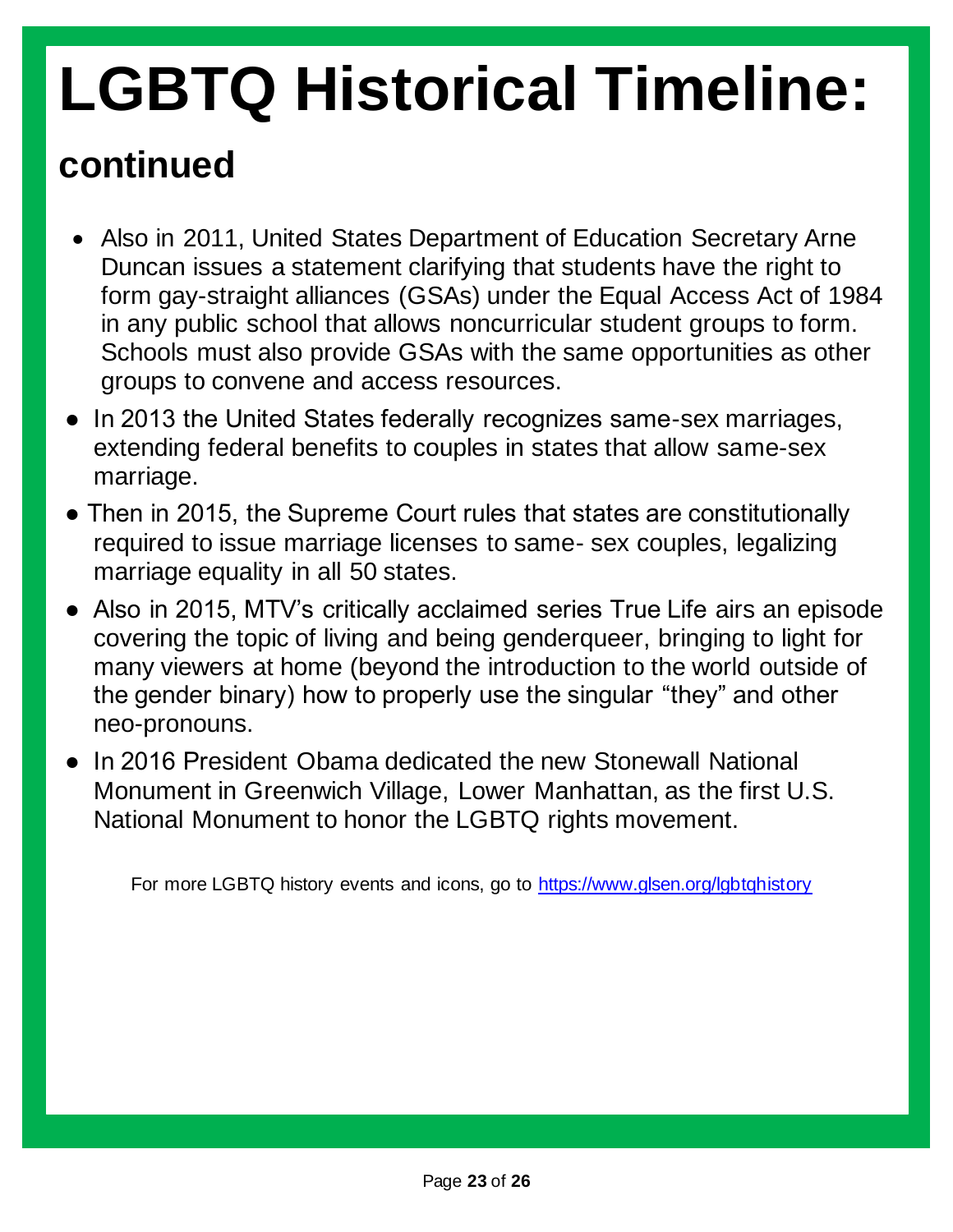## **Pride Events by Region**

#### **Capital District**

- 6/13/20 at 12-5 p.m.: 2020 Black & Latino Gay Pride Celebration in Washington Park, Albany, NY. For more info please visit: https://blackandlatinogaypride.com/
- 6/14/20 at 12-5 p.m.: Capital Pride Parade and Festival 2020 in Washington Park, Albany, NY. For more info please visit: https://www.518capitalpride.com/

#### **Hudson Valley**

- 6/20/20 at 2 p.m.: Out Hudson Pride Parade
- 6/2/20 at 12 p.m.: Westchester Pride in Renaissance Plaza, White Plains, NY
- 6/14/20 at 12 p.m.: Rockland Pride in Nyack, NY

#### **Western New York**

- 6/7/20 at 1-7 p.m.: Buffalo Pride Festival at Canalside in Buffalo, NY
- 7/11/20 at 1-7 p.m.: ROC Pride 2020 at Cobbs Hill Park in Rochester, NY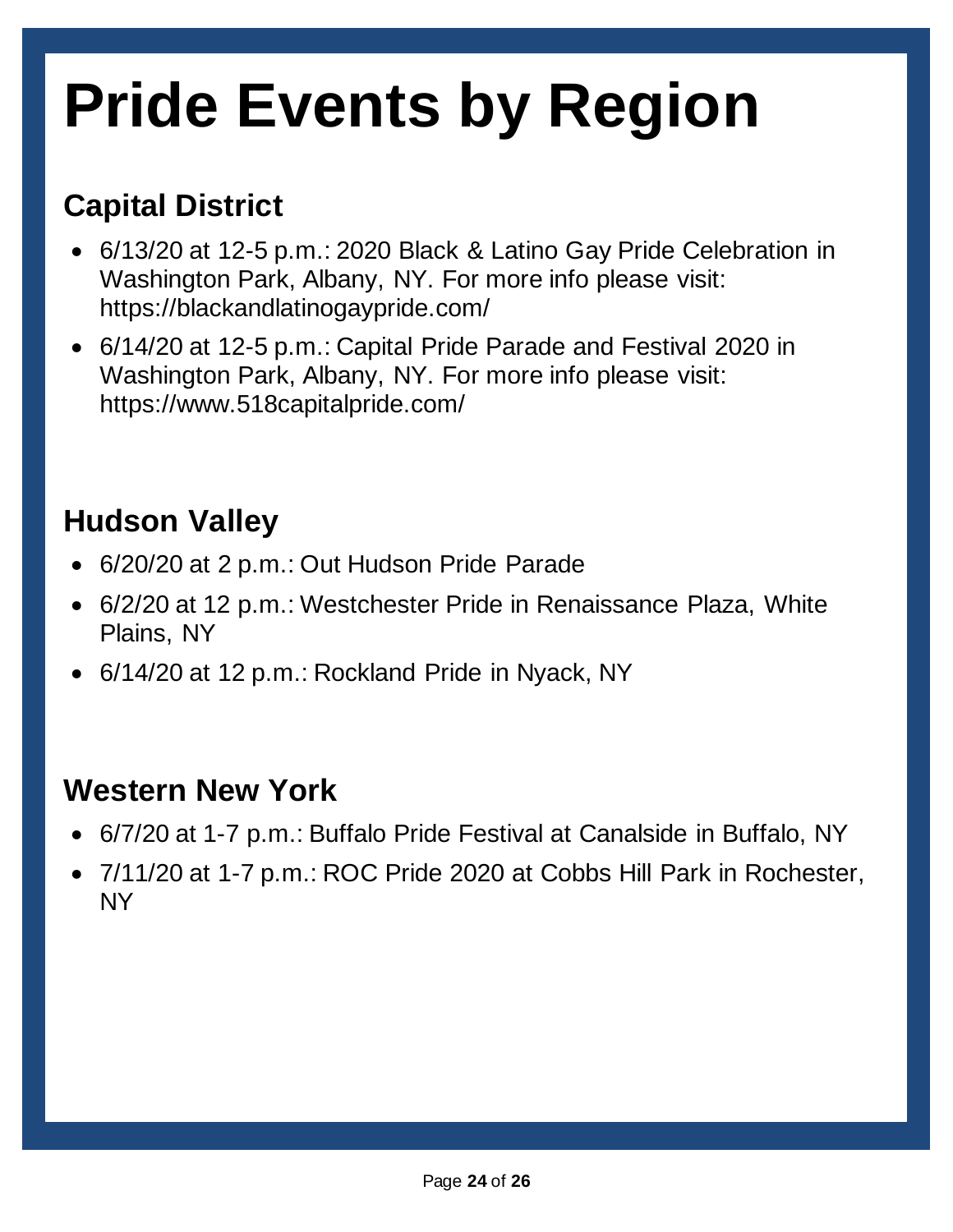## **Pride Events by Region**

#### **Continued**

#### **Finger Lakes**

• 6/13/20 at 1-9 p.m.: FLX Pride Festival at the Seneca Lakefront in Geneva, NY

#### **Southern Tier**

- 6/6/20 at 12 p.m.: Pride Flag Raising at Binghamton City Hall, Binghamton, NY. For more info please visit: https://www.binghamtonpride.org/pride-month-2020/
- 6/13/20 at 2-10 p.m.: Binghamton Pride Palooza at waterfront in Binghamton, NY. For more info please visit: https://www.binghamtonpride.org/pride-month-2020/
- 6/19/20-6/21/20: Corning Pride Festivities 2020 at Riverfront Centennial Park in Corning, NY

#### **Long Island**

- 6/14/20 at 1-4 p.m.: 30th Annual LI Pride Parade at Jones Beach, NY
- 6/14/20 at 9 a.m.: Long Island Pride 5K Run at Jones Beach State Park. For more info please visit: https://localraces.com/events/longbeach-ny/long-island- pride-5k

#### **Central New York**

• 6/20/20 at 12 p.m.: Central NY Pride Parade and Festival at Syracuse Inner Harbor in Syracuse, NY